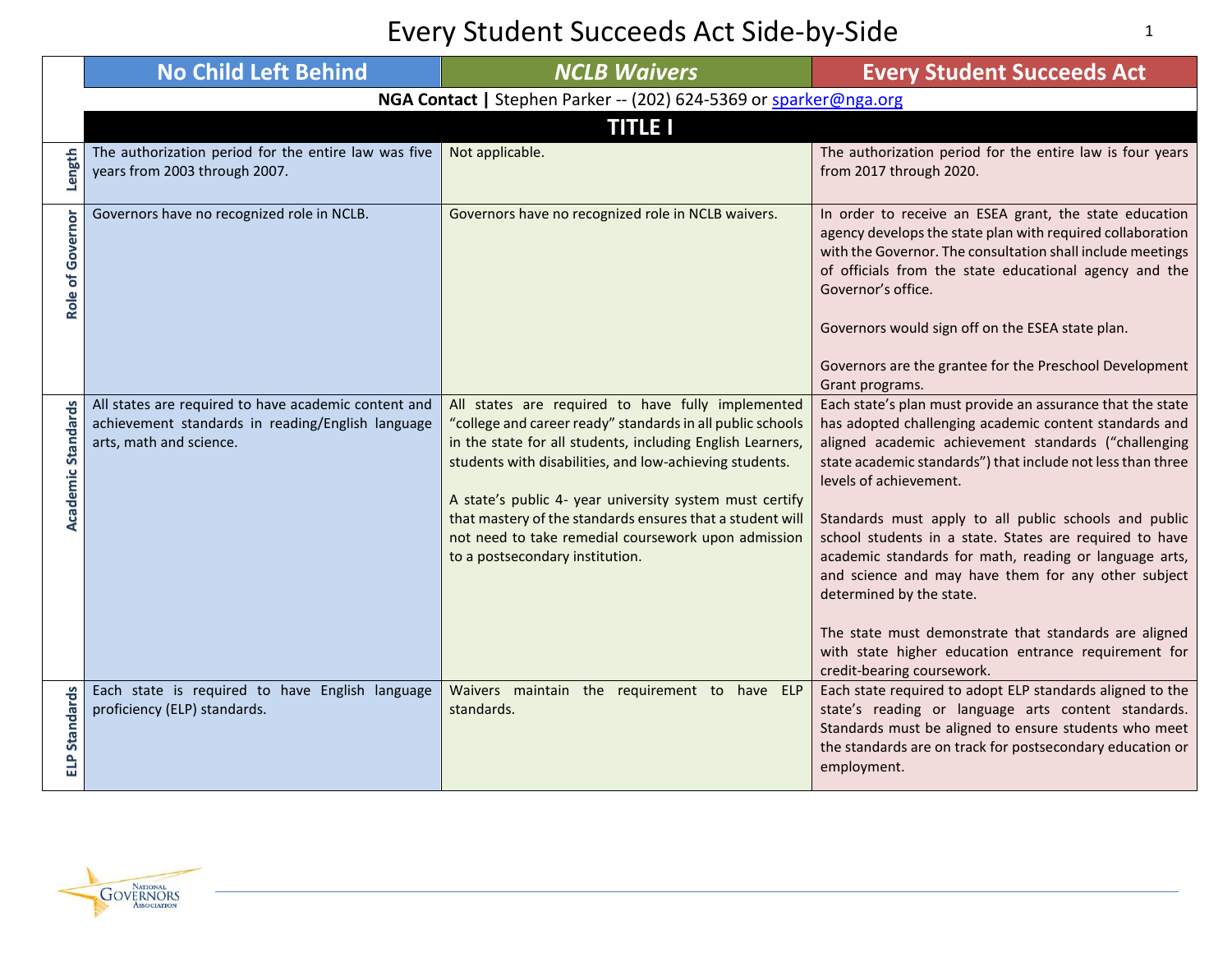|                      | <b>No Child Left Behind</b>                                                                                                                                                                                                                                                                                                                                                                                                    | <b>NCLB Waivers</b>                                                                                                                                                                                                                                                                                                                               | <b>Every Student Succeeds Act</b>                                                                                                                                                                                                                                                                                                                                                                                                                                                                                                                                                                                                                                                                                                                                                                                                                              |
|----------------------|--------------------------------------------------------------------------------------------------------------------------------------------------------------------------------------------------------------------------------------------------------------------------------------------------------------------------------------------------------------------------------------------------------------------------------|---------------------------------------------------------------------------------------------------------------------------------------------------------------------------------------------------------------------------------------------------------------------------------------------------------------------------------------------------|----------------------------------------------------------------------------------------------------------------------------------------------------------------------------------------------------------------------------------------------------------------------------------------------------------------------------------------------------------------------------------------------------------------------------------------------------------------------------------------------------------------------------------------------------------------------------------------------------------------------------------------------------------------------------------------------------------------------------------------------------------------------------------------------------------------------------------------------------------------|
| Stds.<br>₹.          | Alternative standards for students with the most<br>severe cognitive disabilities are permitted by<br>regulation, but not described in law.                                                                                                                                                                                                                                                                                    | Permitted and requires that they must be consistent<br>with                                                                                                                                                                                                                                                                                       | States statutorily permitted to adopt alternate<br>achievement standards for students with the most severe<br>cognitive disabilities on a case by case basis with approval<br>from the Department.                                                                                                                                                                                                                                                                                                                                                                                                                                                                                                                                                                                                                                                             |
| Prohibitions         | "Nothing in this title shall be construed to authorize an<br>officer or employee of the Federal Government to<br>mandate, direct, or control a State, local educational<br>agency, or school's specific instructional content,<br>academic achievement standards and assessments,<br>curriculum, or program of instruction."                                                                                                   | None.                                                                                                                                                                                                                                                                                                                                             | A State shall not be required to submit any standards<br>developed under this subsection to the Secretary for<br>review or approval.<br>The Secretary shall not have the authority to mandate,<br>direct, control, coerce, or exercise any direction or<br>supervision over any of the challenging State academic<br>standards adopted or implemented by a State.                                                                                                                                                                                                                                                                                                                                                                                                                                                                                              |
| Assessment Frequency | All states must assess students in math and<br>reading/English language arts and science.<br>Math and reading/English language arts must be<br>assessed:<br>Annually in grades 3-8; and<br>$\bullet$<br>Once in grades 10-12.<br>Science must be assessed:<br>Once in each of the following grade spans:<br>$\bullet$<br>$3-5;$<br>$\circ$<br>6-9; and<br>$\circ$<br>$10-12.$<br>$\Omega$<br>States may assess other subjects. | Maintains NCLB testing frequency requirements with<br>additional requirement that assessments must be<br>aligned to college- and career-ready standards.<br>States would be permitted to request flexibility for local<br>school districts to pilot innovative assessments,<br>portfolio-based<br>including<br>competency-<br>and<br>assessments. | Maintains NCLB testing frequency requirements with<br>additional requirement that assessments must be aligned<br>to college- and career-ready standards.<br>Assessments must measure multiple measures of student<br>achievement, including higher-order thinking skills and<br>student growth.<br>States are permitted to meet these requirements by<br>administering a single summative assessment or multiple<br>assessments during a school year. Each method must<br>result in a single summative score.<br>Portfolios, projects, extended performance tasks and<br>computer-adaptive assessments are permitted testing<br>practices.<br>States may cap the amount of time devoted to<br>administration of assessments in each grade.<br>States may approve district substitution of a nationally-<br>recognized exam for the required assessment in high |

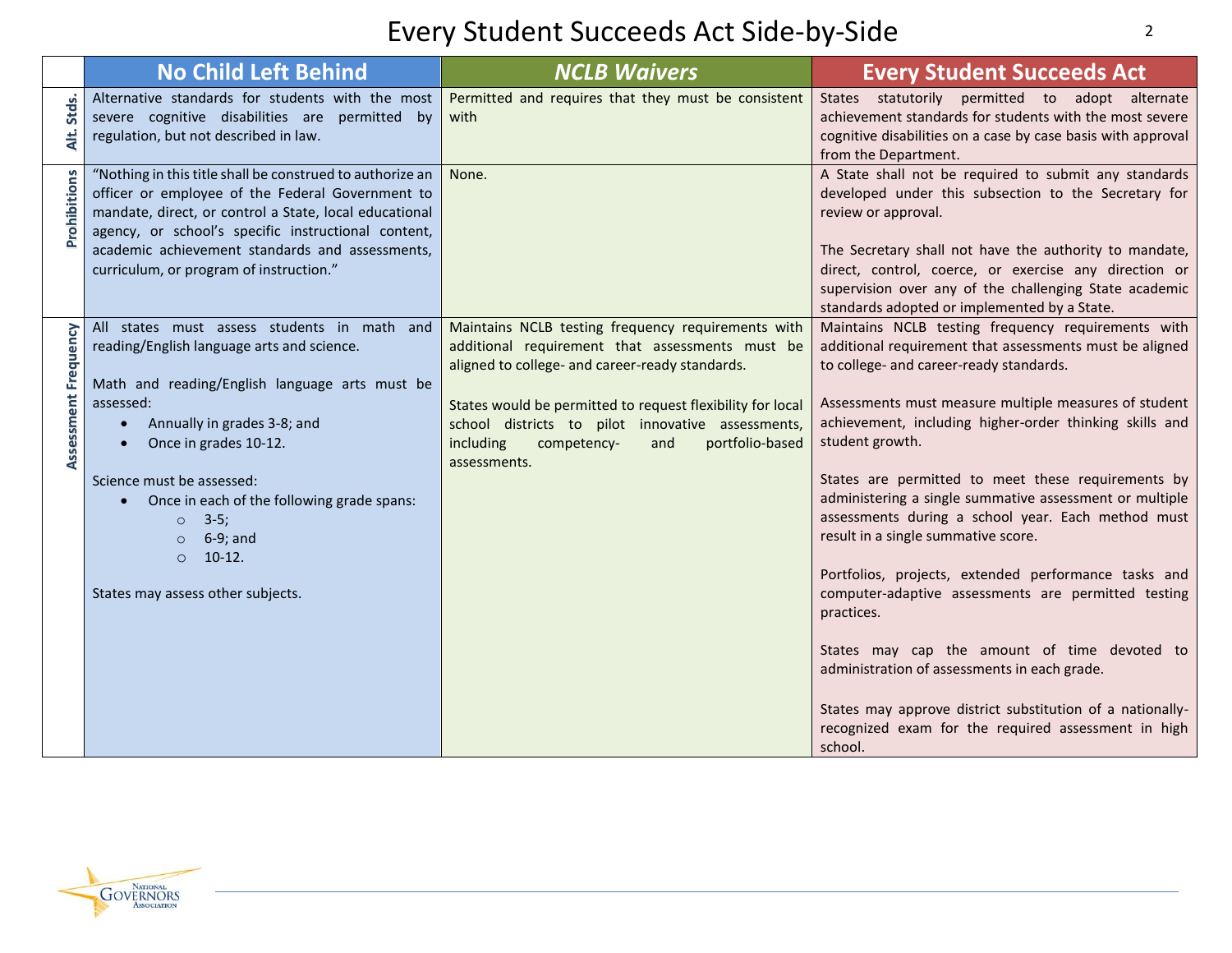|                                                      | No Child Left Behind                                                                                                                                                                                                                                                                                                                                                                                                                                                  | <b>NCLB Waivers</b>                                                                                                                                                                                                   | <b>Every Student Succeeds Act</b>                                                                                                                                                                                                                                                                                                                                                                                                                                                                                |
|------------------------------------------------------|-----------------------------------------------------------------------------------------------------------------------------------------------------------------------------------------------------------------------------------------------------------------------------------------------------------------------------------------------------------------------------------------------------------------------------------------------------------------------|-----------------------------------------------------------------------------------------------------------------------------------------------------------------------------------------------------------------------|------------------------------------------------------------------------------------------------------------------------------------------------------------------------------------------------------------------------------------------------------------------------------------------------------------------------------------------------------------------------------------------------------------------------------------------------------------------------------------------------------------------|
| Results Disaggregation                               | Assessment results must be disaggregated by states,<br>districts and schools into the following subgroups:<br>Racial or ethnic;<br>$\bullet$<br>Economically disadvantaged;<br>$\bullet$<br>Students with disabilities;<br>$\bullet$<br>English language proficiency;<br>Gender; and<br>Migrant status.                                                                                                                                                               | Maintains NCLB requirements.                                                                                                                                                                                          | Maintains NCLB requirements.                                                                                                                                                                                                                                                                                                                                                                                                                                                                                     |
| Prohibitions                                         | None.                                                                                                                                                                                                                                                                                                                                                                                                                                                                 | None.                                                                                                                                                                                                                 | "The Secretary shall assist with the identification of<br>appropriate academic assessment measures in the needed<br>languages, but shall not mandate a specific academic<br>assessment or mode of instruction."                                                                                                                                                                                                                                                                                                  |
| Assessment Participation                             | Annually, states must ensure that assessments<br>measuring achievement are administered to not less<br>than 95% of the overall student population and 95% of<br>each individual subgroup.<br>Includes no provision allowing parents to opt their<br>students out of assessments.                                                                                                                                                                                      | Maintains NCLB requirements.                                                                                                                                                                                          | Maintains NCLB requirements.<br>Includes clarification that nothing in ESSA preempts state<br>law permitting parents to opt their child out of<br>assessments, but does not exempt states from the 95%<br>requirement if they such a law in place.<br>Districts must notify parents of any state or local policies<br>regarding student participation in assessments.                                                                                                                                            |
| <b>Disabilities</b><br>ż<br>Assessments for Students | In NCLB, states are permitted to offer alternative<br>assessments to students with disabilities, but the law<br>did not limit their use or dictate how they apply to<br>accountability.<br>Federal regulations require assessments be aligned<br>with the state's alternative standards and place a 1%<br>cap on the percentage of students in the state that<br>may be offered these assessments.<br>A previous regulation allowing a 2% cap has been<br>phased out. | Maintains 1% regulation, but requires states to<br>administer regular assessments to students with<br>disabilities once states have fully implemented<br>assessments based on college- and career-ready<br>standards. | States may administer alternative assessments aligned<br>with the state's alternative academic achievement<br>standards to students with the most severe cognitive<br>disabilities.<br>In each subject, the alternative assessments may not be<br>administered to more than 1% of all students in the state.<br>States may not place a cap on district use of alternative<br>assessments and must provide additional oversight to<br>those districts utilizing these assessments on more than 1%<br>of students. |

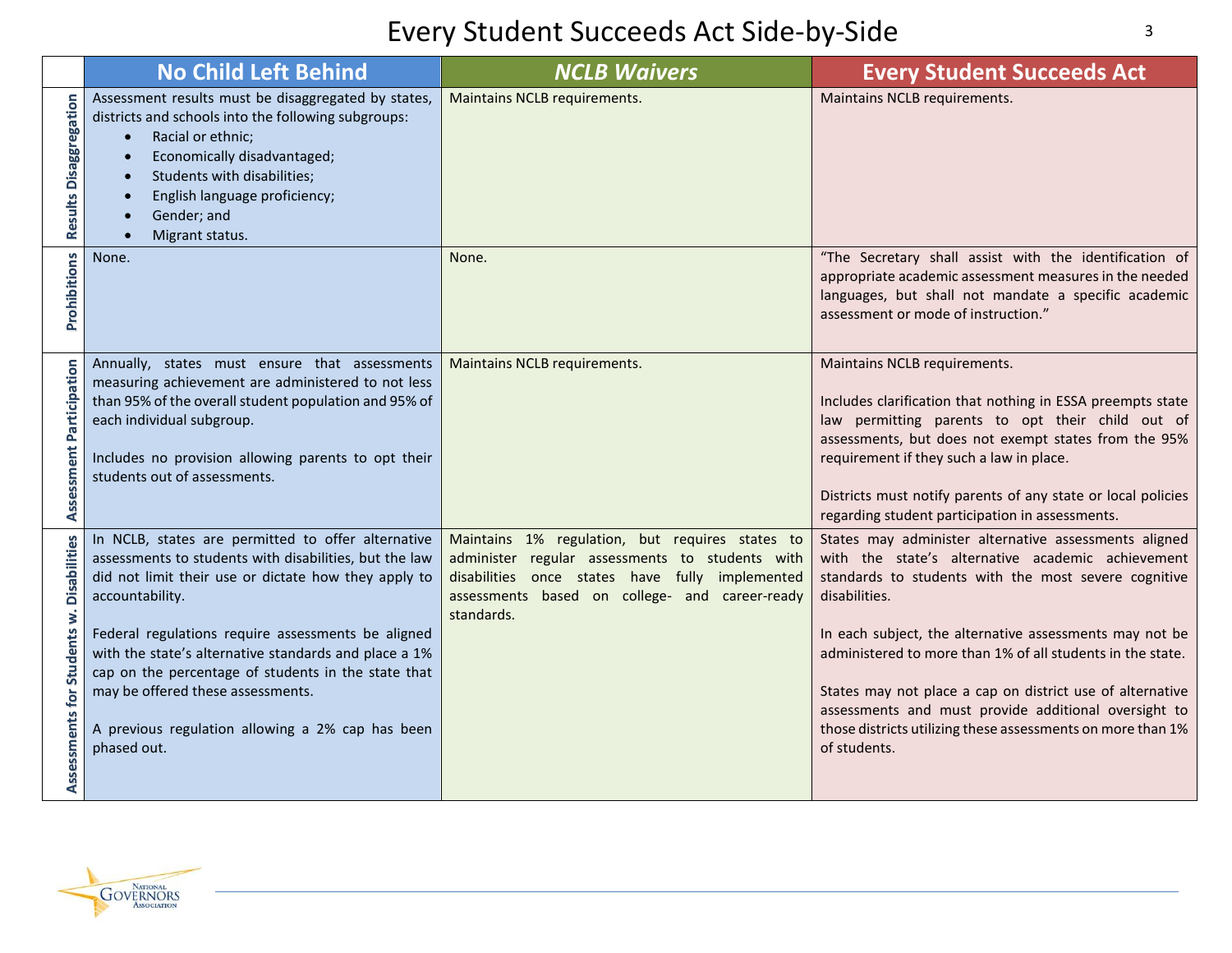|                             | <b>No Child Left Behind</b>                                                                                                                                                                                                                                                | <b>NCLB Waivers</b>                                                                                                                                                                                                       | <b>Every Student Succeeds Act</b>                                                                                                                                                                                                                                                                                                                                                                          |
|-----------------------------|----------------------------------------------------------------------------------------------------------------------------------------------------------------------------------------------------------------------------------------------------------------------------|---------------------------------------------------------------------------------------------------------------------------------------------------------------------------------------------------------------------------|------------------------------------------------------------------------------------------------------------------------------------------------------------------------------------------------------------------------------------------------------------------------------------------------------------------------------------------------------------------------------------------------------------|
| Assessments<br>싑            | Districts must annually assess and report the English<br>language proficiency (ELP) of recently-arrived<br>students whose native language is not English.                                                                                                                  | Two states were granted waivers to exempt English<br>language learners entering school from ELP assessments<br>for up to 24 months and for the purposes of<br>accountability.                                             | Maintains NCLB requirement, but allows states to exempt<br>English language learners entering school from ELP<br>assessments for up to 24 months and for the purposes of<br>accountability.<br><b>OR</b><br>A state may assess recently arrived English learners in the<br>first year, use a measure of ELP growth in the second year<br>and use overall proficiency in the third and subsequent<br>years. |
| Assessments<br>Innovative   | Innovative assessments are not addressed in NCLB.                                                                                                                                                                                                                          | One state (New Hampshire) was granted a waiver to<br>administer an innovative assessment pilot in a small<br>number of districts. The waiver was granted one and a<br>half years after the state submitted their request. | Up to seven states, and a consortia of no more than four<br>states, may implement an innovative assessment and<br>accountability pilot which may include: the use of<br>competency- or performance-based assessments for<br>accountability purposes, and removes the requirement for<br>annual statewide assessments to be used for<br>accountability purposes.                                            |
| <b>Assessment Reduction</b> | States are provided formula grants to develop and<br>implement the annual assessments required by NCLB.<br>Competitive grants to states or state consortia are also<br>authorized to improve assessments or develop new<br>assessments beyond the requirements of the law. | Maintained.                                                                                                                                                                                                               | Maintained and states are permitted to use 20% of funds<br>to audit assessments and for activities to reduce the<br>number of assessments or the amount of time spent<br>administering assessments.                                                                                                                                                                                                        |
| Goal<br>Proficiency         | States were required to ensure that all students in all<br>schools meet 100% proficiency.                                                                                                                                                                                  | The 100% federal goals was replaced with performance<br>targets detailed below.                                                                                                                                           | This federal proficiency goal is repealed.                                                                                                                                                                                                                                                                                                                                                                 |

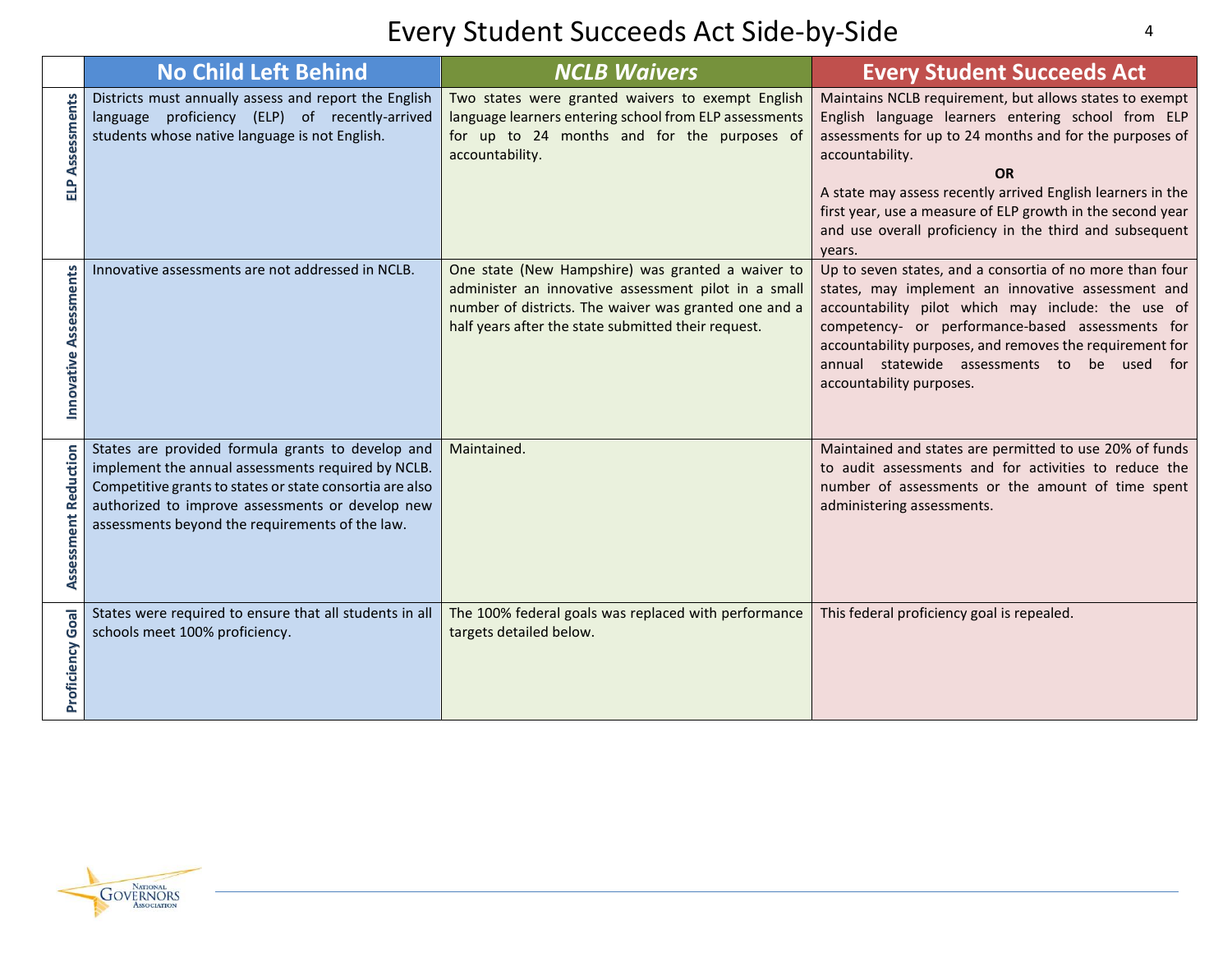|                                | <b>No Child Left Behind</b>                                                                                                                                                                                                                                                                                                                                                                                                                                                                                                                                                                                                                                                                                 | <b>NCLB Waivers</b>                                                                                                                                                                                                                                                                                                                                                                                                                                                                                                                       | <b>Every Student Succeeds Act</b>                                                                                                                                                                                                                                                                                                                                                                                                                                                                                                                                                                                                                                                                                                                                                                                                                                                                                                                                       |
|--------------------------------|-------------------------------------------------------------------------------------------------------------------------------------------------------------------------------------------------------------------------------------------------------------------------------------------------------------------------------------------------------------------------------------------------------------------------------------------------------------------------------------------------------------------------------------------------------------------------------------------------------------------------------------------------------------------------------------------------------------|-------------------------------------------------------------------------------------------------------------------------------------------------------------------------------------------------------------------------------------------------------------------------------------------------------------------------------------------------------------------------------------------------------------------------------------------------------------------------------------------------------------------------------------------|-------------------------------------------------------------------------------------------------------------------------------------------------------------------------------------------------------------------------------------------------------------------------------------------------------------------------------------------------------------------------------------------------------------------------------------------------------------------------------------------------------------------------------------------------------------------------------------------------------------------------------------------------------------------------------------------------------------------------------------------------------------------------------------------------------------------------------------------------------------------------------------------------------------------------------------------------------------------------|
| Annual Accountability Measures | States must develop and maintain an accountability<br>system based on Adequate Yearly Progress (AYP)<br>toward the 100% proficiency goal. AYP is state-<br>determined, but must take into account:<br>student academic achievement on required math<br>and reading exams;<br>95% participation (see above) in assessments by<br>all students and each disaggregated subgroup;<br>and<br>Student performance on another academic<br>factor, which must include high school graduation<br>rates.<br>AYP must be determined for all students and each<br>subgroup of students.<br>If districts and schools do not meet the three factors<br>above for all students and each subgroup, they do not<br>meet AYP. | To qualify for a waiver, states committed to:<br>setting new AMOs (see below) by subgroup that<br>$\bullet$<br>would cut the achievement gap in half between<br>where scores are now and 100% in 6 years; or<br>setting new AMOs to ensure all students to 100%<br>$\bullet$<br>proficiency by 2020, using school year 2010-2011<br>data as the initial measure; or<br>developing their own ambitious, but achievable<br>$\bullet$<br>AMOs on a different timeline than the previous two<br>options, upon negotiation with the Secretary. | AYP is repealed and replaced with a single state-designed<br>and -determined accountability system.<br>For all students and each subgroup of students, the<br>statewide accountability system must annually measure:<br>1. Academic achievement measured by proficiency on<br>annual assessments - which may include student<br>growth for high schools.<br>2. In elementary and middle grades - a measure of<br>student growth or other valid and reliable indicator<br>that allows for differentiation in student performance.<br>In high schools - a four-year adjusted cohort<br>graduation rate with an extended year graduation rate<br>allowable at the state's discretion.<br>Progress in achieving English language proficiency.<br>4.<br>At least one indicator of school quality or student<br>success that is "valid reliable, comparable and allows<br>for meaningful differentiation.<br>Any additional measures as determined by the state.<br>$\bullet$ |
| Annual Objectives/Goals        | To ensure schools make progress toward the federal<br>100% proficiency goal, states must negotiate annual<br>measurable objectives (AMOs) for reading and<br>mathematics with the Secretary. AMOs must be set for<br>subgroups in all schools and districts and measured<br>using federally-required assessments.                                                                                                                                                                                                                                                                                                                                                                                           | To qualify for a waiver, the Department prescribed<br>annual performance targets for all students and each<br>subgroup of students, including English language<br>learners.                                                                                                                                                                                                                                                                                                                                                               | AMOs are eliminated and replaced with state-set long-<br>term goals encompassing all subgroups with measures of<br>interim progress established to meet those goals. The<br>goals and interim measures must be based on indicators in<br>accountability system,<br>including<br>academic<br>the<br>achievement and graduation rates.<br>States must also set goals to increase the percentage of<br>English language learners achieving proficiency on<br>assessments aligned with state ELP standards.                                                                                                                                                                                                                                                                                                                                                                                                                                                                 |
| <b>Differentiation</b>         | States were not required to differentiate schools, but<br>narrow requirements were prescribed for determining<br>if schools or districts met AYP, including federally-<br>dictated levels of student performance on annual<br>assessments in math and language arts.                                                                                                                                                                                                                                                                                                                                                                                                                                        | Not required.                                                                                                                                                                                                                                                                                                                                                                                                                                                                                                                             | States define and establish a system of meaningful<br>differentiation for all public schools in the state based on<br>state-determined measures. The system must be based on<br>the indicators for all students and for all subgroups. The<br>system must assign substantial weight to each indicator<br>and indicators I-IV (as described above) in the aggregate<br>will be afforded "much greater weight" than indicator V.                                                                                                                                                                                                                                                                                                                                                                                                                                                                                                                                          |

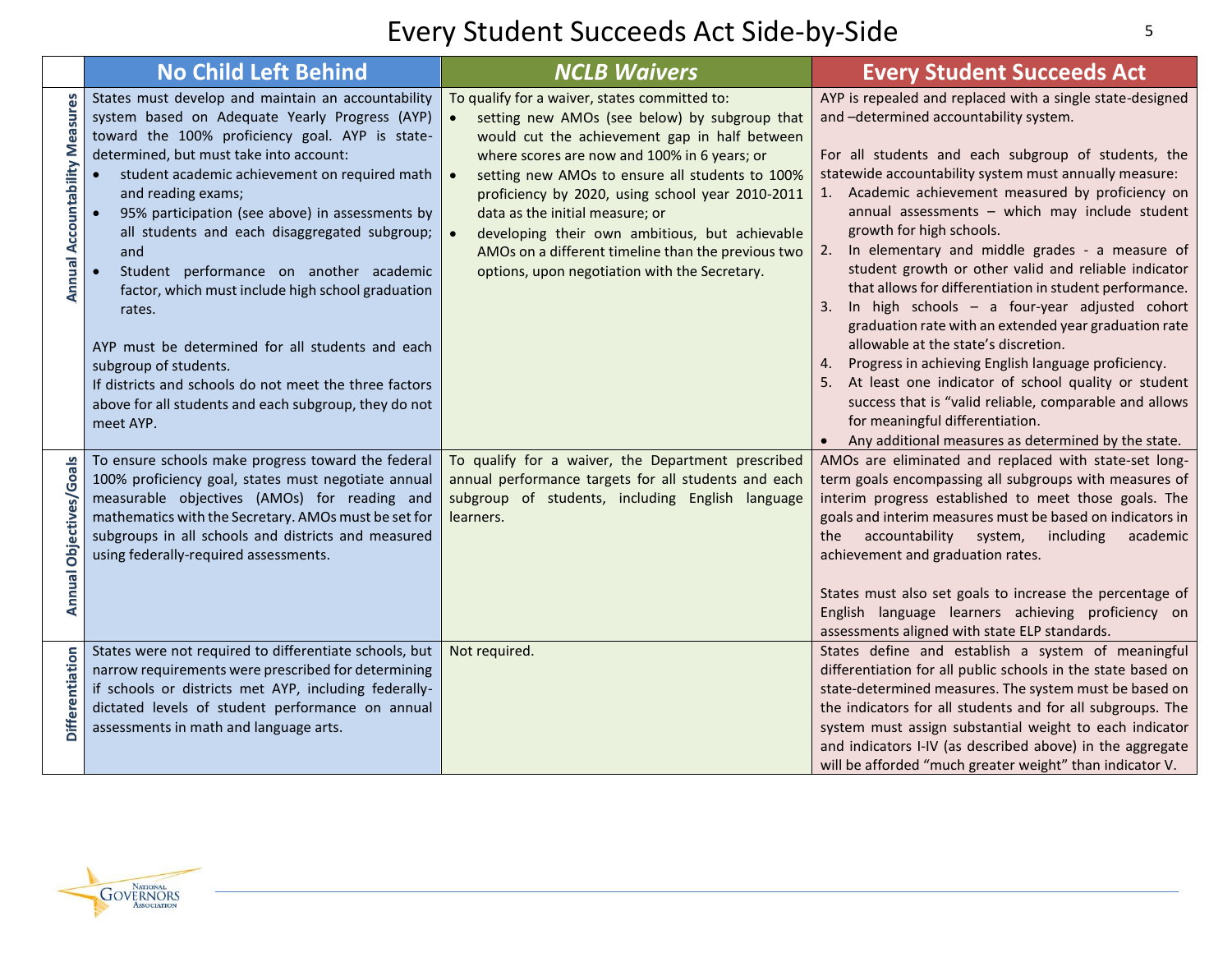|                                   | <b>No Child Left Behind</b>                                                                                                                                                                                                                                                                                                                                                                                                                                                                                                                                                                                                                                                                                                                                                                                                                                                                                            | <b>NCLB Waivers</b>                                                                                                                                                                                                                                                                                                                                                                                                                                                                                                                                                                                                                                                                                                                                                                                                                                                         | <b>Every Student Succeeds Act</b>                                                                                                                                                                                                                                                                                                                                                                                                                                                                                                                                                                                                                                                                                                                                                                                                                                                                                                                                                                           |
|-----------------------------------|------------------------------------------------------------------------------------------------------------------------------------------------------------------------------------------------------------------------------------------------------------------------------------------------------------------------------------------------------------------------------------------------------------------------------------------------------------------------------------------------------------------------------------------------------------------------------------------------------------------------------------------------------------------------------------------------------------------------------------------------------------------------------------------------------------------------------------------------------------------------------------------------------------------------|-----------------------------------------------------------------------------------------------------------------------------------------------------------------------------------------------------------------------------------------------------------------------------------------------------------------------------------------------------------------------------------------------------------------------------------------------------------------------------------------------------------------------------------------------------------------------------------------------------------------------------------------------------------------------------------------------------------------------------------------------------------------------------------------------------------------------------------------------------------------------------|-------------------------------------------------------------------------------------------------------------------------------------------------------------------------------------------------------------------------------------------------------------------------------------------------------------------------------------------------------------------------------------------------------------------------------------------------------------------------------------------------------------------------------------------------------------------------------------------------------------------------------------------------------------------------------------------------------------------------------------------------------------------------------------------------------------------------------------------------------------------------------------------------------------------------------------------------------------------------------------------------------------|
| School Improvement Identification | States are required to administer a federally-<br>prescriptive regime of identification and actions and<br>identify districts as needing improvement. Schools<br>must identify based on the following criteria:<br>After missing AYP for two years, schools must be<br>identified for school improvement.<br>After missing AYP for four years, schools must be<br>$\bullet$<br>identified for corrective action.<br>After missing AYP for five years, schools must be<br>identified for restructuring.                                                                                                                                                                                                                                                                                                                                                                                                                 | States are required to identify three main categories of<br>schools:<br>Focus Schools - the 10% of schools with the largest<br>achievement gaps; and<br>Lowest-Achieving Schools - the lowest achieving 5%<br>of schools.<br>High schools that have less than a 60%<br>$\circ$<br>graduation rate are also identified as<br>lowest-achieving schools.<br>Reward Schools - the top performing schools in the<br>state.                                                                                                                                                                                                                                                                                                                                                                                                                                                       | Beginning in School Year 2017-2018 and every three years<br>thereafter, states must identify schools in need of<br>comprehensive support and improvement using a state-<br>designed methodology. States may set their own<br>categories of schools for identification, but are required to<br>identify:<br>The lowest-performing 5% of all schools receiving Title<br>I funds due to overall performance or subgroup<br>performance;<br>High schools failing to graduate 1/3rd or more of their<br>$\bullet$<br>students;<br>Schools that have not improved within a state-<br>determined number of years not exceeding 4 years.                                                                                                                                                                                                                                                                                                                                                                            |
| School Improvement Activities     | Mandated federal interventions for identified schools:<br>School improvement requires: reserving 10% of<br>$\bullet$<br>Title I funds for educator professional<br>development, providing students the opportunity<br>to attend another public or charter school (using<br>up to 20% of Title I funds) and requires offering<br>students private tutoring.<br>Corrective action, in addition to school<br>$\bullet$<br>improvement activities, requires: replacing low-<br>performing educators, comprehensive installing<br>a comprehensive new curriculum and internal<br>reorganization of the school.<br>Restructuring, in addition to the actions above,<br>$\bullet$<br>requires significant governance changes that<br>include: reopening the school as a public charter<br>school, replacing all or most of the school's staff,<br>or turning operation of the school over to a<br>private management company. | NCLB interventions are not required if a state has been<br>granted a waiver. Instead, states must require priority<br>schools to implement one of four federally-prescribed<br>school improvement models:<br>Turnaround - Replace principal and at least 50% of<br>school staff, adopt new governance and implement<br>a new or revised instructional program.<br>Restart - Close the school and restart it under the<br>management of a charter school operator or<br>education management operator.<br>Closure & Consolidation $-$ Close the school and<br>enrolling students who attended the school in other<br>public schools in the district.<br>Transformation - Develop teacher and school<br>effectiveness<br>leader<br>programs,<br>implement<br>comprehensive instructional reforms, extend<br>learning time and provide operating flexibility in the<br>school. | Federal school improvement models are repealed.<br>For each school identified as low-performing, districts<br>must develop a comprehensive support and improvement<br>plan that included "evidence-based" interventions. The<br>plan should be developed after a needs assessment and<br>identification of resource inequities in each low-<br>performing school.<br>States must approve the plan, conduct ongoing monitoring<br>of schools and take more state-determined rigorous action<br>after a state-determined number of years, not to exceed 4<br>years.<br>Each school identified for low subgroup performance must<br>develop and implement a targeted support and<br>improvement plan that includes "evidence-based"<br>interventions and identified resource inequities. Districts<br>must monitor and support those schools. States must<br>identify the schools for comprehensive support and<br>improvement detailed above if they do not improve in a<br>state-determined number of years. |

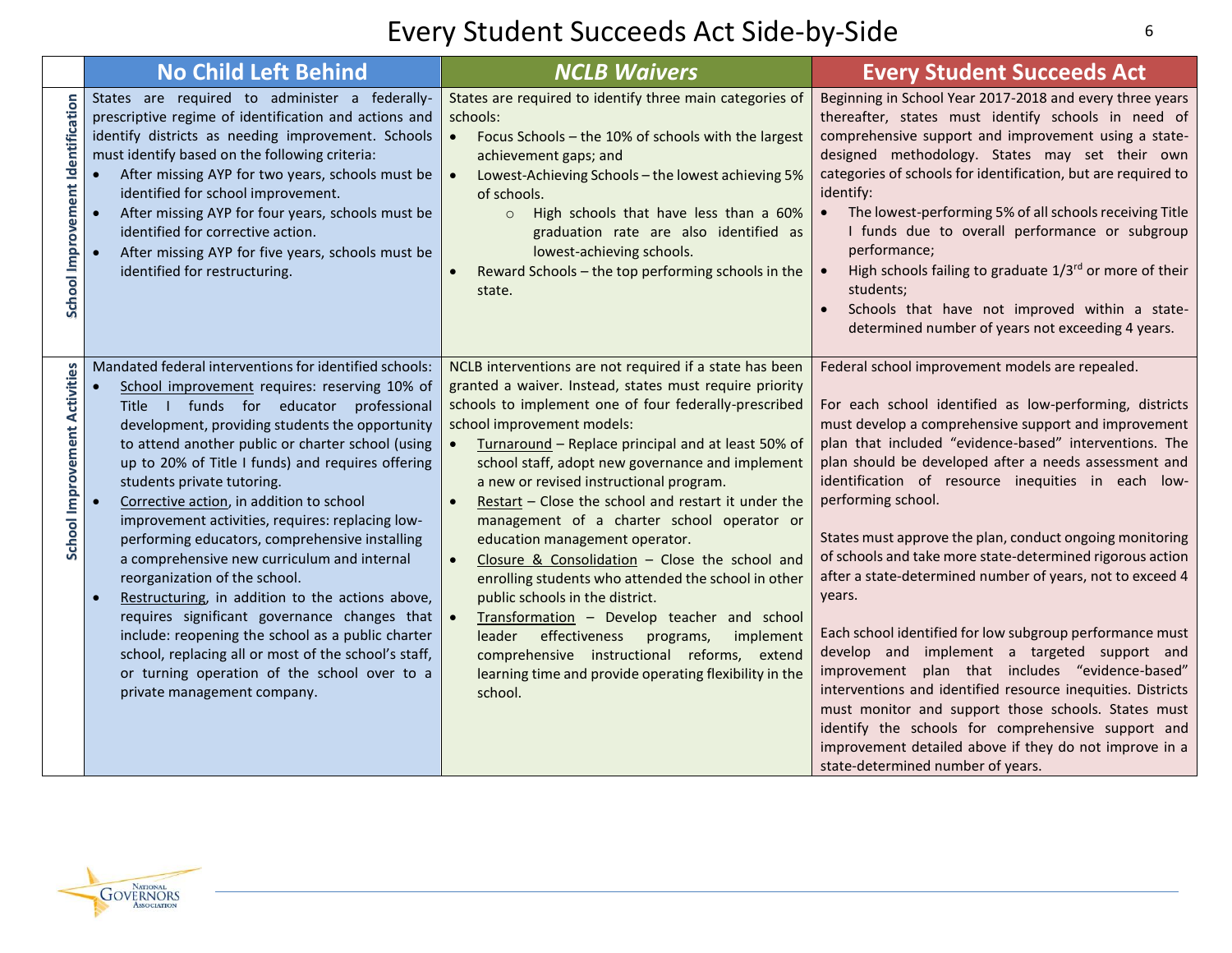|                            | <b>No Child Left Behind</b>                                                                                                                                                                                                                                                                                            | <b>NCLB Waivers</b>                                                                                                                                                                                                                                                                                                                                                                                                                                                                                     | <b>Every Student Succeeds Act</b>                                                                                                                                                                                                                                                                                                                                                                                                                                                                                                                                                                                                                                                                                                                                                                                                            |
|----------------------------|------------------------------------------------------------------------------------------------------------------------------------------------------------------------------------------------------------------------------------------------------------------------------------------------------------------------|---------------------------------------------------------------------------------------------------------------------------------------------------------------------------------------------------------------------------------------------------------------------------------------------------------------------------------------------------------------------------------------------------------------------------------------------------------------------------------------------------------|----------------------------------------------------------------------------------------------------------------------------------------------------------------------------------------------------------------------------------------------------------------------------------------------------------------------------------------------------------------------------------------------------------------------------------------------------------------------------------------------------------------------------------------------------------------------------------------------------------------------------------------------------------------------------------------------------------------------------------------------------------------------------------------------------------------------------------------------|
| School Improvement Funding | The law authorizes formula grants to states for<br>subgrants to districts to provide assistance to schools<br>on federally-mandate interventions listed above.<br>Formula grants were authorized for 1 year before an<br>alternative program was developed by the Secretary<br>through the federal rulemaking process. | The American Recovery and Reinvestment Act (ARRA)<br>granted the Secretary authority to develop an<br>alternative program to NCLB's mandated interventions.<br>The Secretary designed the School Improvement Grant<br>(SIG) program consisting of four school improvement<br>models listed above. ARRA also authorized more than \$3<br>billion in FY 2009 for states to implement SIG. In<br>subsequent years, states received a smaller amount. In<br>FY 2015, states received \$505 million for SIG. | SIG is repealed and subsequent funding is re-allocated to<br>Title I. Beginning in FY 2016, states are required to reserve<br>the greater of 7% of the total amount the state receives<br>under Title I-A or the sum of the amount the state received<br>for SIG in 2015.<br>Beginning in FY 2018, the state would only be permitted to<br>reserve the full amount permitted under Title I for school<br>improvement if the reservation does not result in school<br>districts in the state during the previous year.                                                                                                                                                                                                                                                                                                                        |
| Choice/Tutoring            | Districts and schools identified as in need of<br>improvement are required to reserve 20% of their<br>Title I-A funds for public school choice (transportation)<br>and private tutoring/supplemental education services.                                                                                               | States with waivers are exempt from the school choice<br>and tutoring reservation requirement.                                                                                                                                                                                                                                                                                                                                                                                                          | The school choice/tutoring reservation is repealed. States<br>may reserve up to 3% of the total amount of Title I-A<br>funding to make competitive grants to districts for direct<br>student services, including career and technical education,<br>Advanced Placement/International Baccalaureate test<br>fees, tutoring and transportation to support public school<br>choice.                                                                                                                                                                                                                                                                                                                                                                                                                                                             |
| Prohibitions               | None.                                                                                                                                                                                                                                                                                                                  | None.                                                                                                                                                                                                                                                                                                                                                                                                                                                                                                   | The U.S. Secretary of Education is prohibited from:<br>requiring a state to add new requirements<br>inconsistent with or outside the scope of Title I, Part<br>A;<br>prescribing goals of progress or measurements of<br>interim progress that are set by states under the<br>accountability system;<br>prescribing specific assessments or items to be used in<br>assessments;<br>prescribing indicators that states must use;<br>prescribing the weight of measures or indicators;<br>$\bullet$<br>prescribing the specific methodology states must use<br>to differentiate or identify<br>schools;<br>prescribing school improvement strategies or exit<br>criteria;<br>prescribing min. N-sizes;<br>prescribing any teacher or principal evaluation<br>system;<br>prescribing any measures of teacher or principal<br>effectiveness; and |

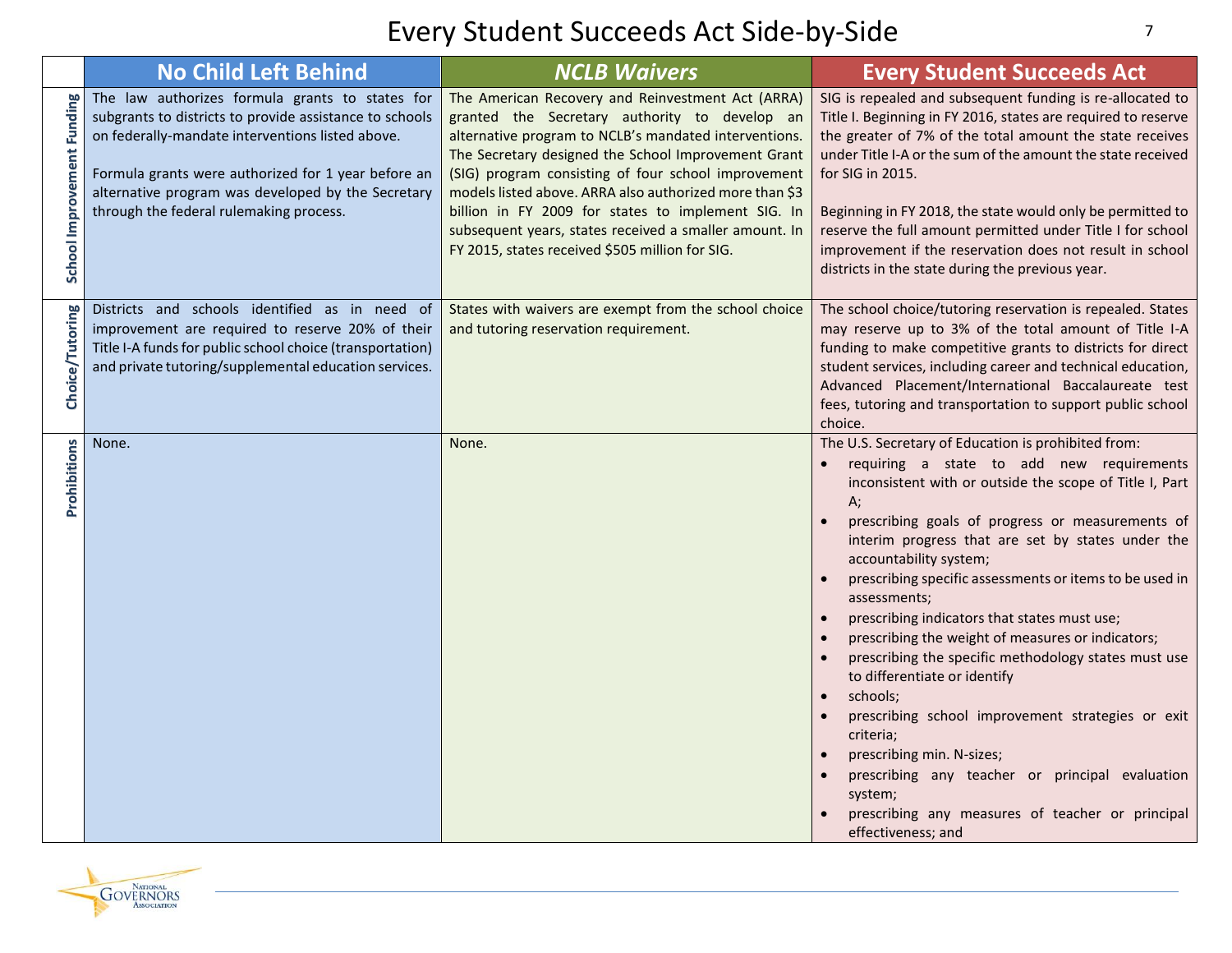|                           | <b>No Child Left Behind</b>                                                                                                                                                                                                                                                                                                                                                                                                                                                                                                                                                                                                                                                                                                                                   | <b>NCLB Waivers</b>          | <b>Every Student Succeeds Act</b>                                                                                                                                                                                                                                                                                                                                                                                                                                                                                                                                                                                                                                                                                                                                                                                                                                                            |
|---------------------------|---------------------------------------------------------------------------------------------------------------------------------------------------------------------------------------------------------------------------------------------------------------------------------------------------------------------------------------------------------------------------------------------------------------------------------------------------------------------------------------------------------------------------------------------------------------------------------------------------------------------------------------------------------------------------------------------------------------------------------------------------------------|------------------------------|----------------------------------------------------------------------------------------------------------------------------------------------------------------------------------------------------------------------------------------------------------------------------------------------------------------------------------------------------------------------------------------------------------------------------------------------------------------------------------------------------------------------------------------------------------------------------------------------------------------------------------------------------------------------------------------------------------------------------------------------------------------------------------------------------------------------------------------------------------------------------------------------|
|                           |                                                                                                                                                                                                                                                                                                                                                                                                                                                                                                                                                                                                                                                                                                                                                               |                              | prescribing the way in which the State factors the 95%<br>$\bullet$<br>requirement into their accountability system.<br>The Secretary also has no authority to issue new non-<br>regulatory guidance that provides a strictly-limited<br>exhaustive of list;<br>provide a strictly limited or exhaustive list for<br>implementation purposes;<br>purports to be legally binding or requires new data<br>collection beyond data from existing Federal, State<br>and local reporting; and<br>define a term that is inconsistent with or outside the<br>scope of Title I, Part A.<br>Federal law or regulation may not prohibit parents from<br>taking over consistently low-performing schools, if<br>consistent with state and local law.                                                                                                                                                     |
| <b>NAEP</b>               | States must participate in 4th and 8th grade reading<br>and mathematics assessments under the National<br>Assessment of Education Progress (NAEP) if the<br>Secretary pays for the costs of such assessments.                                                                                                                                                                                                                                                                                                                                                                                                                                                                                                                                                 | Maintains NCLB requirements. | Maintains NCLB provision.                                                                                                                                                                                                                                                                                                                                                                                                                                                                                                                                                                                                                                                                                                                                                                                                                                                                    |
| <b>State Report Cards</b> | States must submit to the Secretary an report card<br>that includes:<br>State assessment results by performance level<br>and disaggregated by subgroup;<br>Accountability information comparing<br>achievement goals and actual performance;<br>Percentage of each group of students not tested;<br>An additional state-determined indicator of<br>student performance, for elementary and middle<br>school academic achievement;<br>Graduation rates for secondary school students;<br>$\bullet$<br>District and school progress in making Adequate<br>$\bullet$<br>Yearly Progress goals.<br>Professional qualifications of teachers in the<br>$\bullet$<br>state;<br>Percentage of teachers teaching<br>under<br>emergency or provisional credentials; and | Maintains NCLB requirements. | States must submit to the Secretary an report card that<br>includes:<br>Goals and indicators used to differentiate schools;<br>$\bullet$<br>Disaggregation of achievement data based on<br>$\bullet$<br>academic assessments;<br>Percentage of students not tested;<br>Disaggregated high school graduation rates;<br>$\bullet$<br>English language proficiency acquisition rates;<br>$\bullet$<br>All schools identified for improvement;<br>$\bullet$<br>State-determined measures of school quality;<br>$\bullet$<br>Data from the state's Civil Rights Data Collection<br>$\bullet$<br>survey;<br>Professional qualifications of teachers, principals, and<br>other school leaders, disaggregated by high-poverty<br>schools and low- poverty schools;<br>Per-pupil expenditures, disaggregated by source of<br>$\bullet$<br>funds<br>State NAEP results in grades 4 and 8;<br>$\bullet$ |

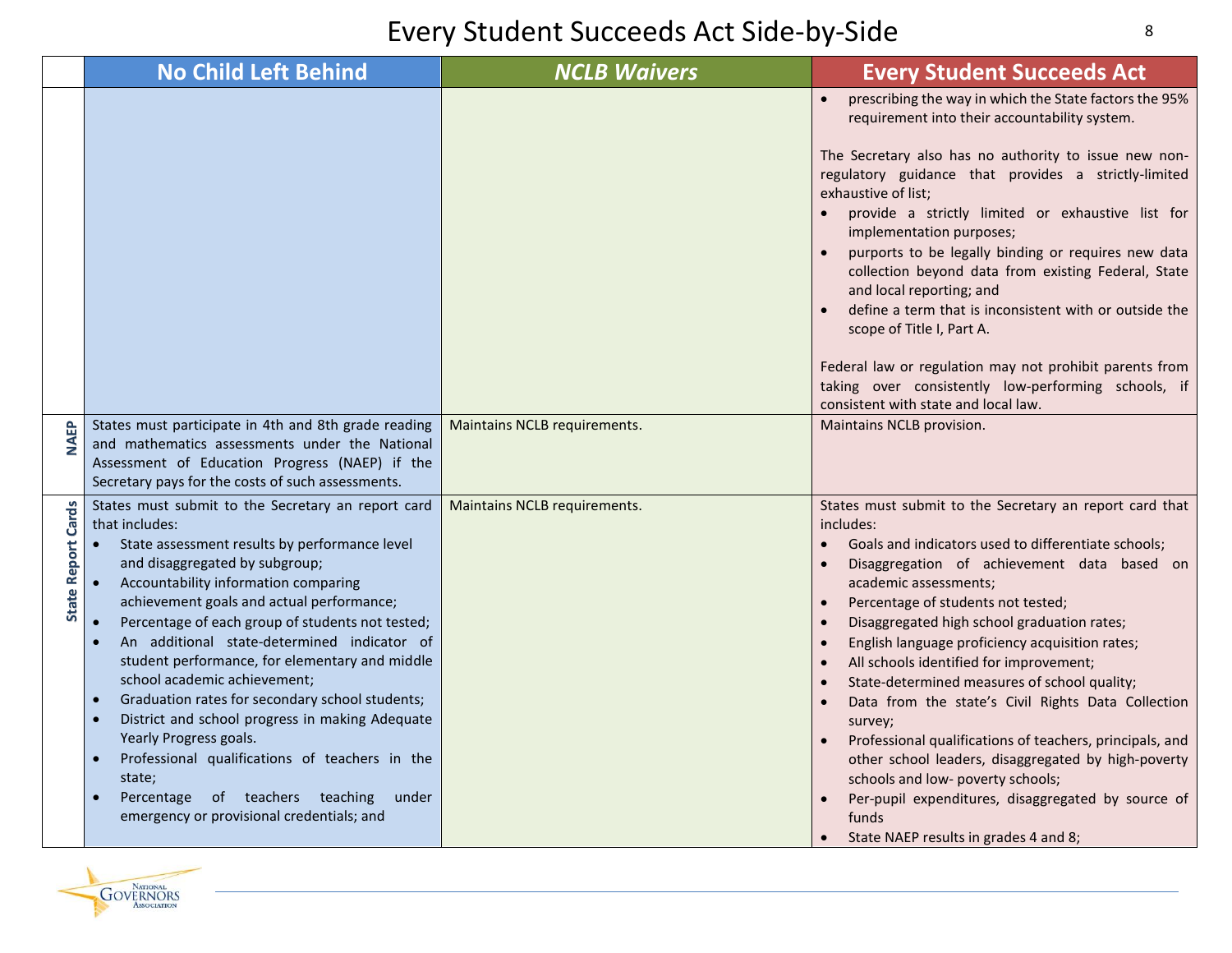|                              | <b>No Child Left Behind</b>                                                                                                                                                                                                                                                                                                                                                                                         | <b>NCLB Waivers</b>          | <b>Every Student Succeeds Act</b>                                                                                                                                                                                                                                                                                                              |
|------------------------------|---------------------------------------------------------------------------------------------------------------------------------------------------------------------------------------------------------------------------------------------------------------------------------------------------------------------------------------------------------------------------------------------------------------------|------------------------------|------------------------------------------------------------------------------------------------------------------------------------------------------------------------------------------------------------------------------------------------------------------------------------------------------------------------------------------------|
|                              | Percentage of classes statewide taught by<br>teachers not meeting the highly qualified teacher<br>requirements, in total and categorized by high-<br>poverty and low-poverty schools.                                                                                                                                                                                                                               |                              | Beginning in 2017, the rate at which high school<br>students attend college; and<br>Any additional information/data the state chooses to<br>$\bullet$<br>provide.<br>States must assess the state system for collecting data for<br>report cards and provide technical assistance to reduce the<br>data collection burden on school districts. |
| Cards<br><b>Local Report</b> | Annual district report cards must report the same<br>information as the state reports, categorized by<br>district level and school level.                                                                                                                                                                                                                                                                           | Maintains NCLB requirements. | Maintains NCLB requirements.                                                                                                                                                                                                                                                                                                                   |
| Subgroups<br><b>Data</b>     | States and school districts must collect disaggregate<br>data for subgroups that include:<br>Low-income students;<br>$\bullet$<br>Students from major racial and ethnic groups;<br>Students with disabilities;<br>English language learners;<br>$\bullet$<br>Migrant status; and<br>$\bullet$<br>Gender.<br>$\bullet$                                                                                               | Maintains NCLB requirements. | Maintains NCLB requirements and also requires states and<br>districts to collect and disaggregate data for subgroups<br>that include:<br>Homeless students;<br>Students in foster care; and<br>Students from with at least one parent currently<br>serving in the armed services.                                                              |
| <b>Schoolwide Programs</b>   | For schools with at least 40% of the student body living<br>in low-income households, the school district may<br>consolidate their state, local and federal funds to<br>upgrade an entire educational program. Schools must<br>provide record that Title I funds are spent on allowable<br>uses and provide additional services to students<br>identified as failing or at risk of failing to reach<br>proficiency. | Maintains NCLB requirements. | Maintains NCLB requirements, but allows states to<br>approve districts to operate a schoolwide program with a<br>poverty percentage below 40%.                                                                                                                                                                                                 |

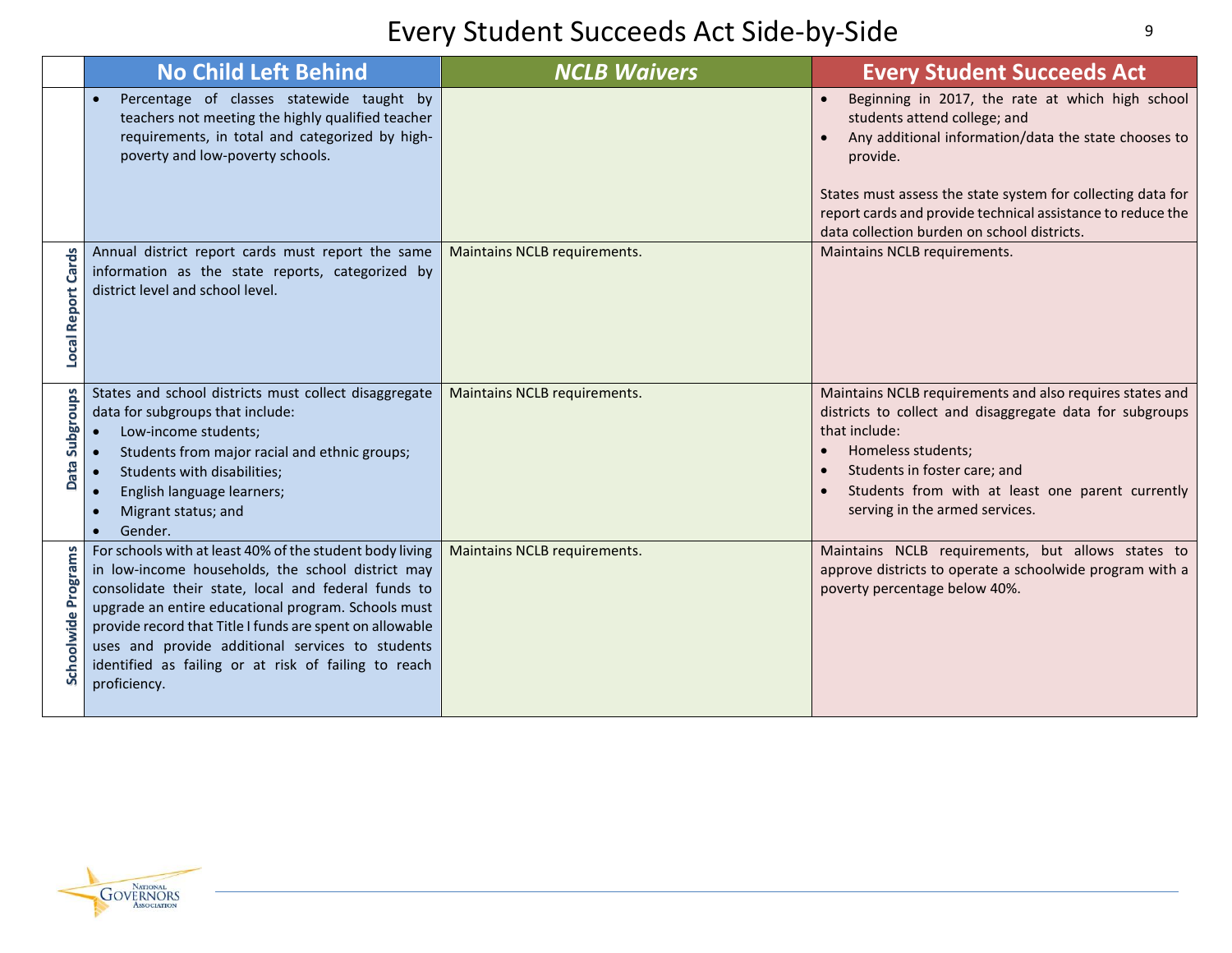|                           | <b>No Child Left Behind</b>                                                                                                                                                                                                                                                                                                                         | <b>NCLB Waivers</b>                                                                                                                                                                                                  | <b>Every Student Succeeds Act</b>                                                                                                                                                                                                                                                                                                                                                                                                                                                                                                                                                                                                                                                                                                                                                                                                                                                                                                                                       |
|---------------------------|-----------------------------------------------------------------------------------------------------------------------------------------------------------------------------------------------------------------------------------------------------------------------------------------------------------------------------------------------------|----------------------------------------------------------------------------------------------------------------------------------------------------------------------------------------------------------------------|-------------------------------------------------------------------------------------------------------------------------------------------------------------------------------------------------------------------------------------------------------------------------------------------------------------------------------------------------------------------------------------------------------------------------------------------------------------------------------------------------------------------------------------------------------------------------------------------------------------------------------------------------------------------------------------------------------------------------------------------------------------------------------------------------------------------------------------------------------------------------------------------------------------------------------------------------------------------------|
| <b>State Plan Process</b> | The Secretary is required to approve a Title I state plan<br>within 120 days of submission by the states unless the<br>Secretary determines it does not meet NCLB<br>requirements. States are permitted to revise and<br>resubmit their plan if originally denied by the<br>Secretary.                                                              | Not applicable.                                                                                                                                                                                                      | The Secretary is required to approve a Title I state plan<br>within 120 days of submission by the states unless the<br>Secretary is permitted to reject the plan based on criteria<br>established in ESSA. The Secretary is prohibited from<br>requiring states to submit standards for approval or<br>review. The Secretary must establish a peer-review<br>process to assist in the review of state plans.<br>State plans must be made publically available for review<br>before submission to the Secretary. The federal<br>government is permitted to withhold all funds for state<br>administration of Title I if the state fails to meet the<br>requirements they agree to in an approved state plan.<br>If the Secretary determines that the plan does not meet<br>the requirements of Title I, states would be permitted to<br>revise and resubmit the plan within 45 days. The Secretary<br>must provide technical assistance for re-submittal of the<br>plan. |
| Title I Formula           | States must subgrant their allocation of Title I to<br>school districts based on four formulas based on:<br>Counts of children from low-income households;<br>Concentrations of children from low-income<br>households;<br>State per-pupil education spending; and<br>$\bullet$<br>Measures of state efforts and equity in supporting<br>education. | Maintains NCLB requirements.                                                                                                                                                                                         | Maintains NCLB requirements.                                                                                                                                                                                                                                                                                                                                                                                                                                                                                                                                                                                                                                                                                                                                                                                                                                                                                                                                            |
|                           | States must ensure that all teachers meet the federal<br>definition of "highly qualified," which requires that<br>teachers possess a bachelor's degree, hold a full<br>teaching certification and demonstrate subject-                                                                                                                              | TITLE II - Preparing High-Quality Teachers and School leaders<br>Maintains NCLB highly qualified definition, but does not<br>requires state to take over a school or district's<br>professional development program. | Repeals federal definition of "highly qualified." Instead,<br>teachers and paraprofessionals must meet state<br>certification and licensure requirements required for the<br>subjects they teach.                                                                                                                                                                                                                                                                                                                                                                                                                                                                                                                                                                                                                                                                                                                                                                       |
| Highly Qualified Teachers | matter expertise in each subject they teach. If a school<br>or district cannot demonstrate that the majority of<br>their teachers are highly qualified, the state must take<br>over their professional development programs.                                                                                                                        |                                                                                                                                                                                                                      |                                                                                                                                                                                                                                                                                                                                                                                                                                                                                                                                                                                                                                                                                                                                                                                                                                                                                                                                                                         |

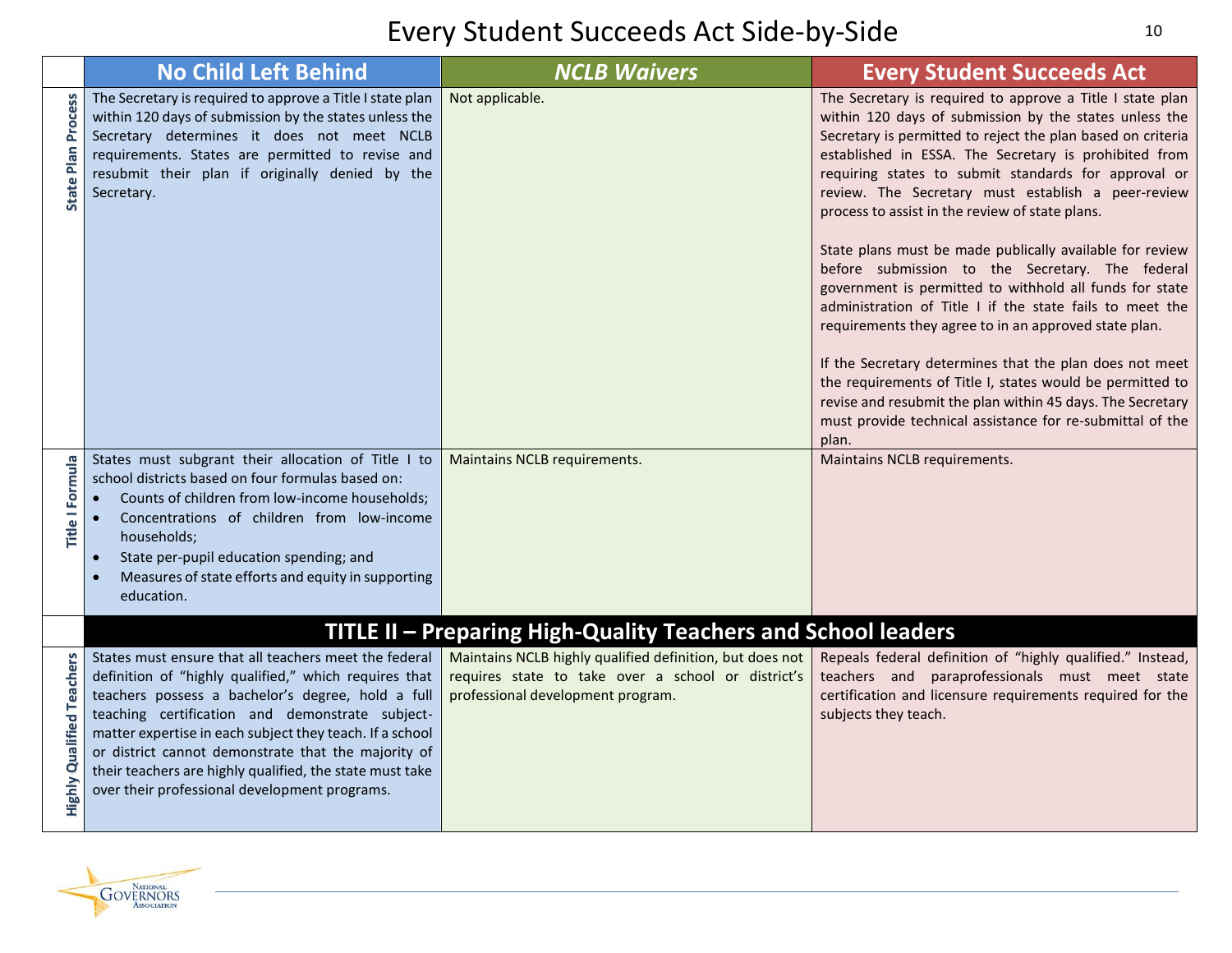|                                    | <b>No Child Left Behind</b>                                                                                                                                                                                                                                                                                                                                                                                                                                                                      | <b>NCLB Waivers</b>                                                                                                                                                                                                                                                                                                                                                                                                                                                                                                                                                                                                                                                                                                                                                                                                                              | <b>Every Student Succeeds Act</b>                                                                                                                                                                                                                                                                                                                                                                                                                                                                                                                                                       |
|------------------------------------|--------------------------------------------------------------------------------------------------------------------------------------------------------------------------------------------------------------------------------------------------------------------------------------------------------------------------------------------------------------------------------------------------------------------------------------------------------------------------------------------------|--------------------------------------------------------------------------------------------------------------------------------------------------------------------------------------------------------------------------------------------------------------------------------------------------------------------------------------------------------------------------------------------------------------------------------------------------------------------------------------------------------------------------------------------------------------------------------------------------------------------------------------------------------------------------------------------------------------------------------------------------------------------------------------------------------------------------------------------------|-----------------------------------------------------------------------------------------------------------------------------------------------------------------------------------------------------------------------------------------------------------------------------------------------------------------------------------------------------------------------------------------------------------------------------------------------------------------------------------------------------------------------------------------------------------------------------------------|
| <b>Educator Evaluation Systems</b> | No requirements or recognition of state or local<br>teacher and school leader evaluation systems are<br>included in the law.                                                                                                                                                                                                                                                                                                                                                                     | To qualify for a waiver from NCLB, states must develop,<br>adopt and implement teacher and principal evaluation<br>and support systems with the following characteristics:<br>Results must be used for continual improvement of<br>instruction;<br>Results must differentiate between at least three<br>performance levels;<br>Indicators must include multiple valid measures in<br>$\bullet$<br>determining performance levels, including student<br>growth as a significant factor;<br>System must be used to evaluate teachers and<br>principals on a regular basis;<br>Indicators are designed to provide feedback that<br>identifies needs and<br>guides<br>professional<br>development; and<br>Data must be used to inform personnel decisions.<br>State must develop and adopt guidelines for local<br>teacher and principal evaluation. | States are not required to establish teacher and/or school<br>leader evaluation systems. States may utilize Title II<br>funding to fund the development and/or ongoing<br>administration of a state-determined teacher and school<br>leader evaluation system.<br>The Secretary may not prescribe any specific<br>characteristics that states must use for their teacher or<br>school leaders evaluation systems. If a state operates a<br>teacher and school leader evaluation system, the state<br>must make public any methods or criteria used as part of<br>the evaluation system. |
| Title II Formula                   | The federal government must distribute Title I funds<br>among the states based:<br>35 percent on each state's share of the total 5-17<br>year old population; and<br>65 percent on each state's share of the 5-17 year<br>old population living in poverty.<br>No state can receive an additional allocation that is<br>less than one-half of one percent of the overall<br>national funding.                                                                                                    | Maintains NCLB requirements.                                                                                                                                                                                                                                                                                                                                                                                                                                                                                                                                                                                                                                                                                                                                                                                                                     | The formula for distribution of Title II funds to states would<br>change from 65% poverty and 35% population to 80%<br>poverty and 20% population. The transition to the new<br>formula takes place over seven years with a 14.29%<br>reduction for each year for states losing money under this<br>new provision.                                                                                                                                                                                                                                                                      |
| <b>Distribution</b><br>Equitable   | States must provide a plan to make certain that<br>schools receiving Title I funding provide instruction<br>from "highly qualified" teachers or paraprofessionals.<br>The plan must include safeguards to ensure that low-<br>income and minority students are not instructed at<br>higher rates than other children.by unqualified or<br>inexperienced teachers. States must also provide a<br>description of how they will evaluate district and<br>school progress on equitable distribution. | Maintained NCLB requirements. In 2014, states were<br>required to update their plans to address equitable<br>distribution of teachers and submit an updated plan to<br>the Secretary. These plans were designed with the<br>federal definition of "highly qualified" still in place.                                                                                                                                                                                                                                                                                                                                                                                                                                                                                                                                                             | Maintains NCLB requirements. In January 2016, The<br>Secretary announced that states would have to<br>demonstrate to the federal government by Summer 2015<br>that they have begun implementing their updated plans.<br>The federal definition of "highly qualified" has been<br>repealed.                                                                                                                                                                                                                                                                                              |

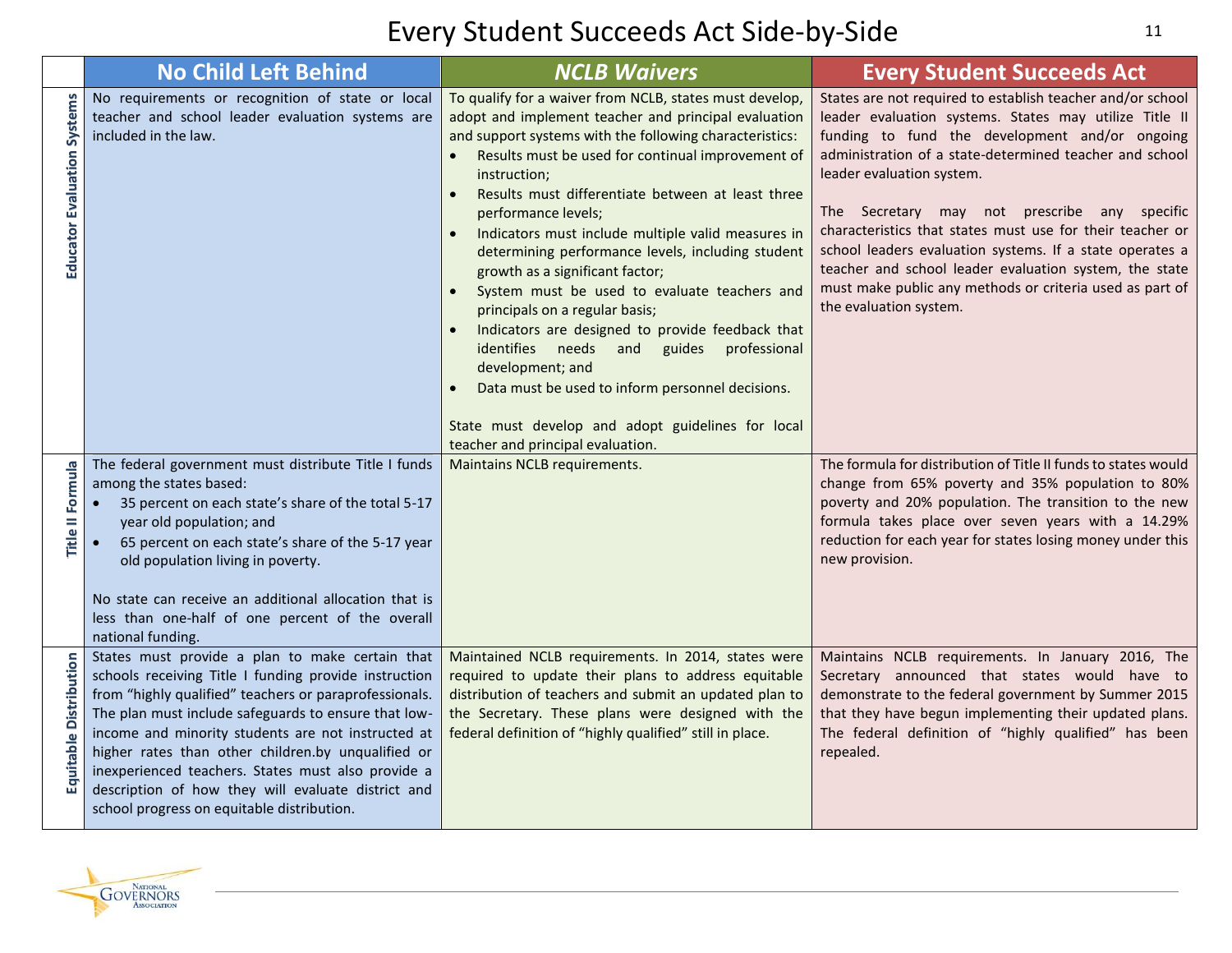|                                      | <b>No Child Left Behind</b>                                                                                                                                                                                                                                                                                                                                                                                                                                                                                                                                                                                                                                                                                                                                                                                                                                                                                               | <b>NCLB Waivers</b>                                   | <b>Every Student Succeeds Act</b>                                                                                                                                                                                                                                                                                                                                                                                                                                                                                                                                                                                                      |
|--------------------------------------|---------------------------------------------------------------------------------------------------------------------------------------------------------------------------------------------------------------------------------------------------------------------------------------------------------------------------------------------------------------------------------------------------------------------------------------------------------------------------------------------------------------------------------------------------------------------------------------------------------------------------------------------------------------------------------------------------------------------------------------------------------------------------------------------------------------------------------------------------------------------------------------------------------------------------|-------------------------------------------------------|----------------------------------------------------------------------------------------------------------------------------------------------------------------------------------------------------------------------------------------------------------------------------------------------------------------------------------------------------------------------------------------------------------------------------------------------------------------------------------------------------------------------------------------------------------------------------------------------------------------------------------------|
|                                      |                                                                                                                                                                                                                                                                                                                                                                                                                                                                                                                                                                                                                                                                                                                                                                                                                                                                                                                           | TITLE III - Language Instruction for English Learners |                                                                                                                                                                                                                                                                                                                                                                                                                                                                                                                                                                                                                                        |
|                                      | Formula grant allocations made to states based on the<br>proportion of LEP students and immigrant students in<br>each state relative to all states. States make subgrants<br>to eligible entities based on the relative number of LEP<br>students in schools served by the eligible entity. States<br>required to reserve up to 15% of the state allocation<br>to make grants to eligible entities that have<br>experienced a significant increase in the number of<br>immigrant students enrolled in schools in the<br>geographic area served by the eligible entity.<br>Funds must be used to increase the English language<br>proficiency of ELP students by providing high-quality<br>instructional programs that are grounded in<br>scientifically based research. Funds must also be used<br>to provide high-quality professional development to<br>school or staff-based personnel that work with LEP<br>students. | Maintains NCLB requirements.                          | States must establish and implement, with consultation<br>with school districts: standardized statewide entrance and<br>exit procedures for English learners; educator professional<br>development and preparation activities to improve;<br>teaching skills in meeting the diverse needs of English<br>learners; technical assistance to improve the education of<br>English learners; and providing recognition to subgrantees<br>who improve the progress of English learners in long-term<br>goals and measures of interim progress for English<br>proficiency and the challenging State academic standards.                       |
|                                      | Each state is required to develop and hold eligible<br>entities responsible for meeting annual measurable<br>objectives.                                                                                                                                                                                                                                                                                                                                                                                                                                                                                                                                                                                                                                                                                                                                                                                                  |                                                       |                                                                                                                                                                                                                                                                                                                                                                                                                                                                                                                                                                                                                                        |
|                                      |                                                                                                                                                                                                                                                                                                                                                                                                                                                                                                                                                                                                                                                                                                                                                                                                                                                                                                                           | Title IV – $21st$ Century Schools                     |                                                                                                                                                                                                                                                                                                                                                                                                                                                                                                                                                                                                                                        |
| Student Support & Enhancement Grants | None.                                                                                                                                                                                                                                                                                                                                                                                                                                                                                                                                                                                                                                                                                                                                                                                                                                                                                                                     | None.                                                 | Each state receives a formula grant to increase the capacity<br>of their education system to provide a well-rounded<br>education, improve school conditions for learning and<br>improve school technology.<br>States must allocate 95% of funds to school districts for<br>flexible use that may include:<br>STEM, history, computer science, arts and music<br>education programs<br>Accelerated learning programs<br>School-based mental health services/drug prevention<br>Bullying and dropout prevention; healthy lifestyle<br>Building blended learning and technological capacity<br>Digital learning and rural internet access |

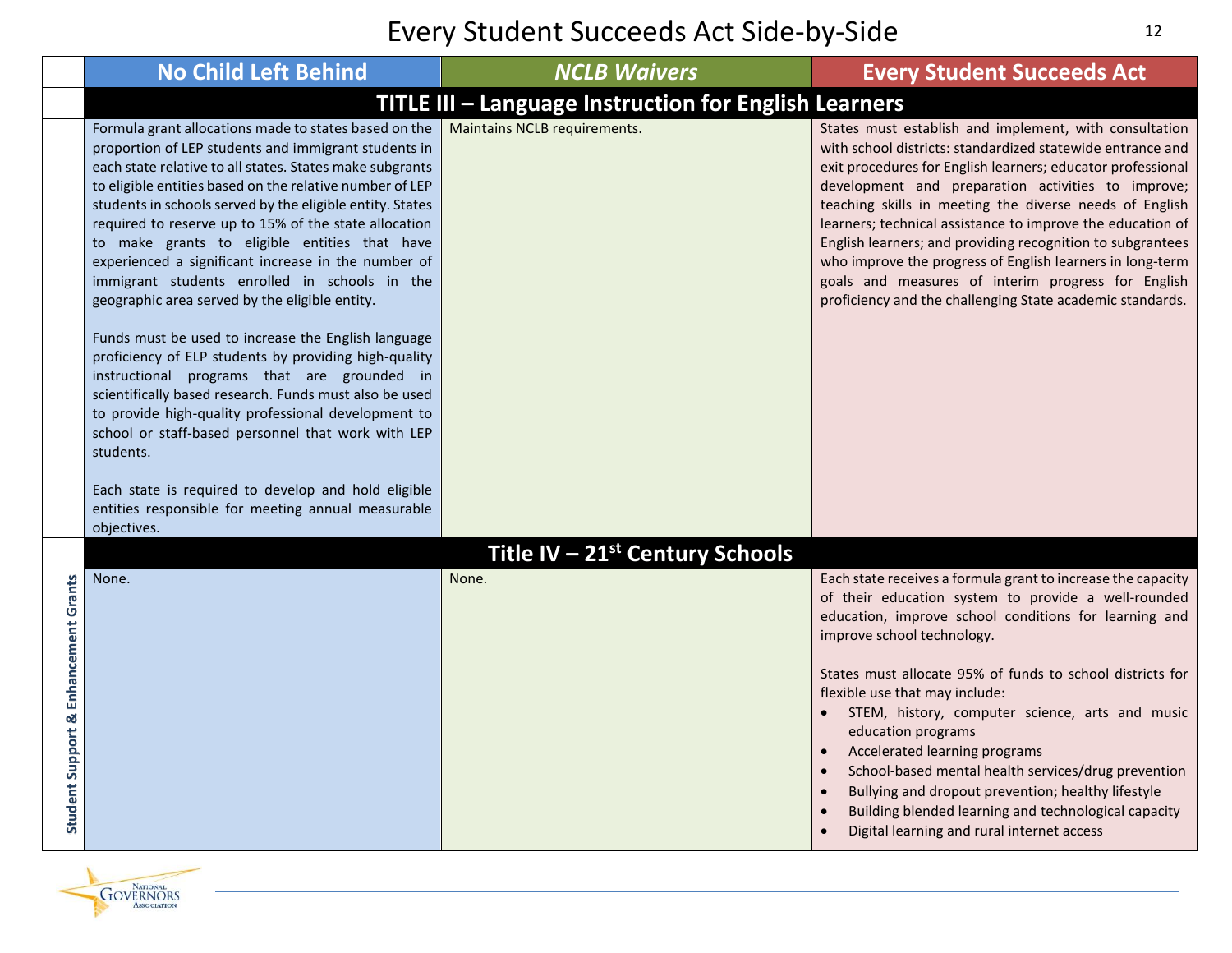|                                                        | <b>No Child Left Behind</b>                                                                                                                                                             | <b>NCLB Waivers</b>                                                                                                                                                                                                                                                                                                                                                                                                                                 | <b>Every Student Succeeds Act</b>                                                                                                                                                                                                                                                                                                                                                                                                                                                                                                                                                                                                                                                                                                                                                                                                                                                                                                                                                                                                                                                                                                                                        |  |  |  |  |  |
|--------------------------------------------------------|-----------------------------------------------------------------------------------------------------------------------------------------------------------------------------------------|-----------------------------------------------------------------------------------------------------------------------------------------------------------------------------------------------------------------------------------------------------------------------------------------------------------------------------------------------------------------------------------------------------------------------------------------------------|--------------------------------------------------------------------------------------------------------------------------------------------------------------------------------------------------------------------------------------------------------------------------------------------------------------------------------------------------------------------------------------------------------------------------------------------------------------------------------------------------------------------------------------------------------------------------------------------------------------------------------------------------------------------------------------------------------------------------------------------------------------------------------------------------------------------------------------------------------------------------------------------------------------------------------------------------------------------------------------------------------------------------------------------------------------------------------------------------------------------------------------------------------------------------|--|--|--|--|--|
|                                                        | <b>Early Childhood Education Provisions in ESSA</b>                                                                                                                                     |                                                                                                                                                                                                                                                                                                                                                                                                                                                     |                                                                                                                                                                                                                                                                                                                                                                                                                                                                                                                                                                                                                                                                                                                                                                                                                                                                                                                                                                                                                                                                                                                                                                          |  |  |  |  |  |
| Preschool Development Grants                           | Not included.                                                                                                                                                                           | Beginning in 2014, governors were awarded \$250 million<br>in competitive grants each year from the U.S.<br>Department of Education to develop or expand access to<br>high-quality pre-K slots for four-year-olds from low-<br>income families.<br>To qualify for funds, states must establish quality<br>indicators, including full-day preschool programs and<br>preschool teachers with bachelor's degrees paid<br>comparably to K-12 educators. | Authorizes a competitive grant program for governors to<br>improve collaboration and coordination among state and<br>federal early education programs with the K-12 system.<br>Governors must also use the grant to improve student<br>transitions from early education into kindergarten.<br>States are no longer required, but they are encouraged, to<br>have in place quality indicators for early education<br>programs receiving grant funds. States may apply for an<br>initial one-year grant focused on collaboration and a three-<br>year renewal grant focused on early education transitions.                                                                                                                                                                                                                                                                                                                                                                                                                                                                                                                                                                |  |  |  |  |  |
| <b>Law</b><br>Early Education Opportunities Throughout | No Child Left Behind included vague language that<br>allowed states or districts to target resources for early<br>childhood education, but this flexibility was not widely<br>utilized. | Not included.                                                                                                                                                                                                                                                                                                                                                                                                                                       | Title I funds are permitted to be used on programs<br>increasing the quality of transitions between early<br>education and K-12.<br>Title I state and local plans ask for descriptions of<br>support, coordination of services and the transition<br>process with early childhood education programs and<br>the local educational agency or elementary school.<br>Preschool programs are defined in ESSA as being for<br>children under age 6.<br>Title II funds may be used to encourage Collaboration<br>between elementary school leaders, teachers and<br>paraprofessionals with early childhood education<br>directors and providers is allowable by having joint<br>professional learning and planned activities that help<br>children with the transition to elementary school and<br>assist with school readiness.<br>Early childhood education programs are included as an<br>eligible entity in several literacy grant programs.<br>The allowable use of Title III funding is expanded to<br>include early childhood education programs and to<br>support school readiness and the transition from early<br>childhood education programs for English learners. |  |  |  |  |  |

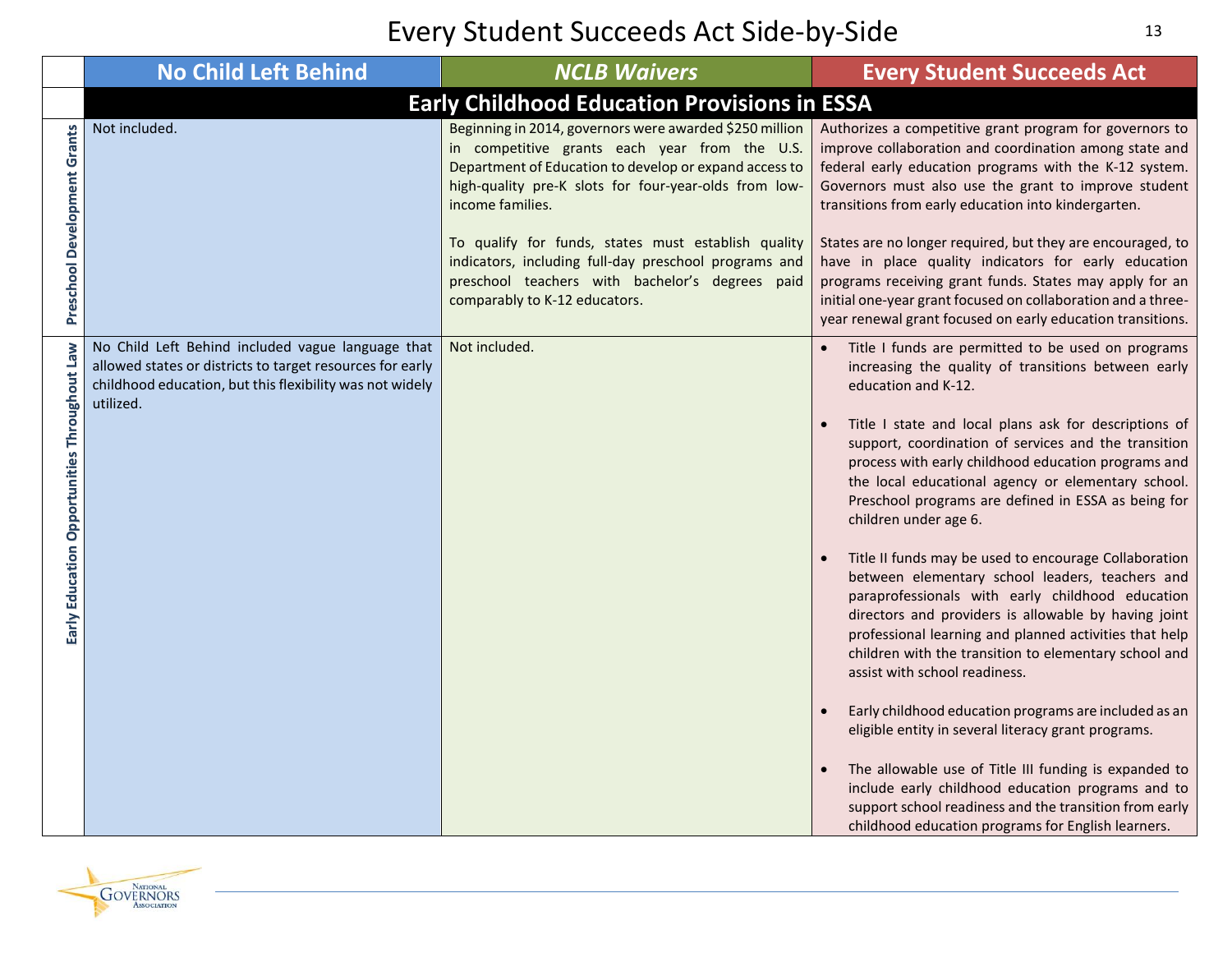|                                          | <b>No Child Left Behind</b>                                                                                                                                                                                                                                                                                                                                                                                                                                                                                                                                                                                                                                                       | <b>NCLB Waivers</b>                                                                                                                                                                                   | <b>Every Student Succeeds Act</b>                                                                                                                                                                                                                                                                                                                                                                                                                                                                                                                                                                                                                 |  |  |  |  |
|------------------------------------------|-----------------------------------------------------------------------------------------------------------------------------------------------------------------------------------------------------------------------------------------------------------------------------------------------------------------------------------------------------------------------------------------------------------------------------------------------------------------------------------------------------------------------------------------------------------------------------------------------------------------------------------------------------------------------------------|-------------------------------------------------------------------------------------------------------------------------------------------------------------------------------------------------------|---------------------------------------------------------------------------------------------------------------------------------------------------------------------------------------------------------------------------------------------------------------------------------------------------------------------------------------------------------------------------------------------------------------------------------------------------------------------------------------------------------------------------------------------------------------------------------------------------------------------------------------------------|--|--|--|--|
|                                          | <b>Other Titles-Funding Provisions</b>                                                                                                                                                                                                                                                                                                                                                                                                                                                                                                                                                                                                                                            |                                                                                                                                                                                                       |                                                                                                                                                                                                                                                                                                                                                                                                                                                                                                                                                                                                                                                   |  |  |  |  |
| <b>Maintenance of Effort</b>             | In each school year, states and school districts must<br>maintain at least 90% of the amount of state and/or<br>local K-12 education funding expended in the prior<br>fiscal year.                                                                                                                                                                                                                                                                                                                                                                                                                                                                                                | Maintains NCLB requirements.                                                                                                                                                                          | Maintains NCLB requirements at 90% of the fiscal effort<br>from the previous year and provides additional flexibility<br>that:<br>Provides one year grace period for states and districts<br>to restore K-12 education funding if the federal<br>government determines that their financial support<br>fell below the federally-mandated level; or<br>If states or districts institute policies to make state or<br>district school systems more efficient, they will not be<br>penalized.                                                                                                                                                        |  |  |  |  |
| Funding SNS                              | NCLB continues longstanding federal policy that<br>requires federal funds be used to augment regular<br>state and local education funding. States and districts<br>are prohibited from substituting federal funds for<br>funding or services that would otherwise be provided<br>by the state or the school district.                                                                                                                                                                                                                                                                                                                                                             | Maintains NCLB requirements.                                                                                                                                                                          | Maintains NCLB requirements, but prohibits the Secretary<br>from requiring states or school districts to:<br>Justify individual costs or services; or<br>Provide services through a particular instruction<br>method.                                                                                                                                                                                                                                                                                                                                                                                                                             |  |  |  |  |
| Transferability                          | States and school districts are permitted to transfer up<br>to 50% of a program's allocation under Title II to Title<br>I. States or LEAs are not permitted to transfer funds<br>out of Title I.                                                                                                                                                                                                                                                                                                                                                                                                                                                                                  | <b>Maintains NCLB Requirements</b>                                                                                                                                                                    | States and school districts may transfer 100% of funds<br>between Title II and Title IV.                                                                                                                                                                                                                                                                                                                                                                                                                                                                                                                                                          |  |  |  |  |
| <b>Maivers from Statutory Provisions</b> | States and school districts may request waivers of<br>NCLB provisions. States must submit justification for<br>how the waiver will continue to prioritize the<br>academic achievement of students.<br>Waivers are not permitted for: allocations or<br>distributions of funds to states, LEAs or other<br>recipients; maintenance of effort; comparability;<br>supplement not supplant; private school participation;<br>parental participation and involvement; civil rights;<br>charter school requirements; prohibitions regarding<br>state aid and religious instruction; and prohibitions on<br>using funds for distribution of materials that<br>encourage sexual activity. | Waivers from NCLB were granted under this authority,<br>but were made conditional on accepting other<br>requirements offered by the Secretary. Under NCLB,<br>conditional waivers are not prohibited. | States may request a waiver for any statutory or regulatory<br>requirement under ESSA at any time after passage.<br>School districts would be permitted to request a waiver<br>from ESEA statutory and regulatory requirements only<br>after approval for the waiver request is granted by the<br>state education agency.<br>The U.S. Secretary of Education would be required to<br>approve the waiver request within 60 days after the state<br>submits it.<br>States are given an opportunity to revise and re-submit the<br>waiver request within 60 days after the Secretary notifies<br>that state that their waiver has not been approved. |  |  |  |  |

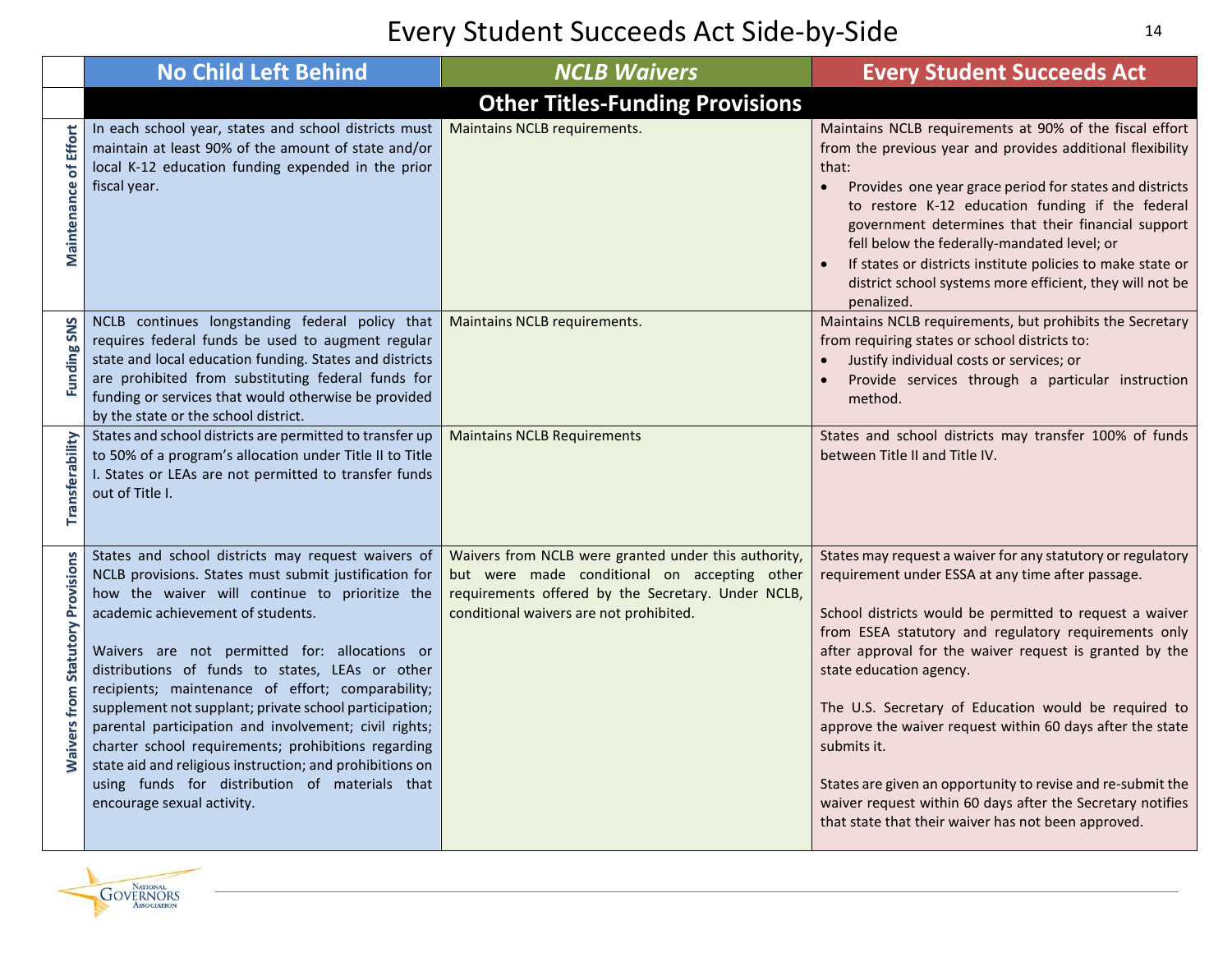| <b>No Child Left Behind</b>                                                                                                                                                                                                                                                                                                                                                                                                                                                                                                                                                                                                                                                                                                                                                                                                                                                                                                                                                                                                                                                            | <b>NCLB Waivers</b>                                                                                                                                                                                                                                                                                                                                                                                                                                                                                                                                                                                                                                                                                    | <b>Every Student Succeeds Act</b>                                                                                                                                                                                                                                                                                                                                                                                                                                                                                                                                                   |
|----------------------------------------------------------------------------------------------------------------------------------------------------------------------------------------------------------------------------------------------------------------------------------------------------------------------------------------------------------------------------------------------------------------------------------------------------------------------------------------------------------------------------------------------------------------------------------------------------------------------------------------------------------------------------------------------------------------------------------------------------------------------------------------------------------------------------------------------------------------------------------------------------------------------------------------------------------------------------------------------------------------------------------------------------------------------------------------|--------------------------------------------------------------------------------------------------------------------------------------------------------------------------------------------------------------------------------------------------------------------------------------------------------------------------------------------------------------------------------------------------------------------------------------------------------------------------------------------------------------------------------------------------------------------------------------------------------------------------------------------------------------------------------------------------------|-------------------------------------------------------------------------------------------------------------------------------------------------------------------------------------------------------------------------------------------------------------------------------------------------------------------------------------------------------------------------------------------------------------------------------------------------------------------------------------------------------------------------------------------------------------------------------------|
|                                                                                                                                                                                                                                                                                                                                                                                                                                                                                                                                                                                                                                                                                                                                                                                                                                                                                                                                                                                                                                                                                        |                                                                                                                                                                                                                                                                                                                                                                                                                                                                                                                                                                                                                                                                                                        | States would be granted the right to request a hearing if<br>their waiver request is denied after re-submission of the<br>request.                                                                                                                                                                                                                                                                                                                                                                                                                                                  |
|                                                                                                                                                                                                                                                                                                                                                                                                                                                                                                                                                                                                                                                                                                                                                                                                                                                                                                                                                                                                                                                                                        |                                                                                                                                                                                                                                                                                                                                                                                                                                                                                                                                                                                                                                                                                                        | The Secretary would be prohibited from disapproving a<br>waiver request for conditions outside of the scope of the<br>waiver request.                                                                                                                                                                                                                                                                                                                                                                                                                                               |
|                                                                                                                                                                                                                                                                                                                                                                                                                                                                                                                                                                                                                                                                                                                                                                                                                                                                                                                                                                                                                                                                                        | <b>40 Program Eliminations and Consolidations</b>                                                                                                                                                                                                                                                                                                                                                                                                                                                                                                                                                                                                                                                      |                                                                                                                                                                                                                                                                                                                                                                                                                                                                                                                                                                                     |
| ** Funded in FY 2015<br>School Improvement Grants (SIG)** -- \$505,756,000<br>$\bullet$<br>Race to the Top<br>$\bullet$<br><b>Reading First</b><br>$\bullet$<br><b>Early Reading First</b><br>$\bullet$<br>Even Start<br>$\bullet$<br>Improving Literacy through School Libraries<br>$\bullet$<br>Close Up Fellowships<br>$\bullet$<br>Comprehensive School Reform<br>$\bullet$<br>Advanced Placement** -- \$28,483,000<br>$\bullet$<br><b>School Dropout Prevention</b><br>$\bullet$<br>Math and Science Partnerships** -- \$152,717,000<br>$\bullet$<br>Transition to Teaching ** -- \$13,700,000<br>$\bullet$<br><b>National Writing Project</b><br>$\bullet$<br>Cooperative Education Exchange<br>$\bullet$<br>Teaching of Traditional American History<br>$\bullet$<br><b>Educational Technology (Ed-Tech)</b><br>$\bullet$<br>Safe and Drug Free, State Grants<br>$\bullet$<br>Safe and Drug Free, National Programs** -- \$70,000,000<br>$\bullet$<br><b>Alcohol Abuse Reduction</b><br>$\bullet$<br><b>Mentoring Programs</b><br>$\bullet$<br>Innovative Programs<br>$\bullet$ | Voluntary Public School Choice<br>$\bullet$<br>$\bullet$<br><b>Character Education</b><br>$\bullet$<br><b>Smaller Learning Communities</b><br>$\bullet$<br>Reading is Fundamental<br>$\bullet$<br><b>Star Schools Program</b><br>$\bullet$<br>Ready to Teach<br>$\bullet$<br>Foreign Language Assistance<br>$\bullet$<br>$\bullet$<br><b>Community Technology Centers</b><br>$\bullet$<br>$\bullet$<br><b>Excellence in Economic Education</b><br>$\bullet$<br>$\bullet$<br><b>Schools</b><br><b>Combating Domestic Violence</b><br>$\bullet$<br>Healthy, High-Performance Schools<br>$\bullet$<br>$\bullet$<br>Students<br>$\bullet$<br><b>Property Acquisition</b><br>Women's Educational Equity Act | Elementary and Secondary School Counseling** -- \$49,561,000<br>Carol M. White Physical Education Program** -- \$47,000,000<br>Exchanges with Historic Whaling and Trading Partners<br>Grants to Improve the Mental Health of Children, Mental Health Integration in<br>Grants to Improve the Mental Health of Children, Foundations for Learning<br>Parental Assistance and Local Family Information Centers<br>Grants for Capital Expenses of Providing Equitable Services for Private School<br>Additional Assistance for Certain Local Educational Agencies Impacted by Federal |
|                                                                                                                                                                                                                                                                                                                                                                                                                                                                                                                                                                                                                                                                                                                                                                                                                                                                                                                                                                                                                                                                                        | <b>Major ESSA Program Funding</b>                                                                                                                                                                                                                                                                                                                                                                                                                                                                                                                                                                                                                                                                      |                                                                                                                                                                                                                                                                                                                                                                                                                                                                                                                                                                                     |
| Every Student Succeeds Act - Numbers in thousands<br>Total FY 2015 Appropriation for ESEA programs: \$23,304,953                                                                                                                                                                                                                                                                                                                                                                                                                                                                                                                                                                                                                                                                                                                                                                                                                                                                                                                                                                       | FY 2015 Appropriation: New Program                                                                                                                                                                                                                                                                                                                                                                                                                                                                                                                                                                                                                                                                     | TITLE IV, Part A: Student Support and Academic Enhancement Grants                                                                                                                                                                                                                                                                                                                                                                                                                                                                                                                   |
| <b>Total Authorized levels in ESSA:</b><br>FY 2017: \$24,540,409 (+\$1,235,456 over FY 15, +5.3%)<br>FY 2018: \$25,103,614 (+\$563.205 over FY 17, +2.3%)<br>$\bullet$                                                                                                                                                                                                                                                                                                                                                                                                                                                                                                                                                                                                                                                                                                                                                                                                                                                                                                                 | <b>ESSA AUTHORIZED LEVELS:</b><br>FY 2017: \$1,650,000<br>FY 2018: \$1,600,000<br>$\bullet$                                                                                                                                                                                                                                                                                                                                                                                                                                                                                                                                                                                                            |                                                                                                                                                                                                                                                                                                                                                                                                                                                                                                                                                                                     |